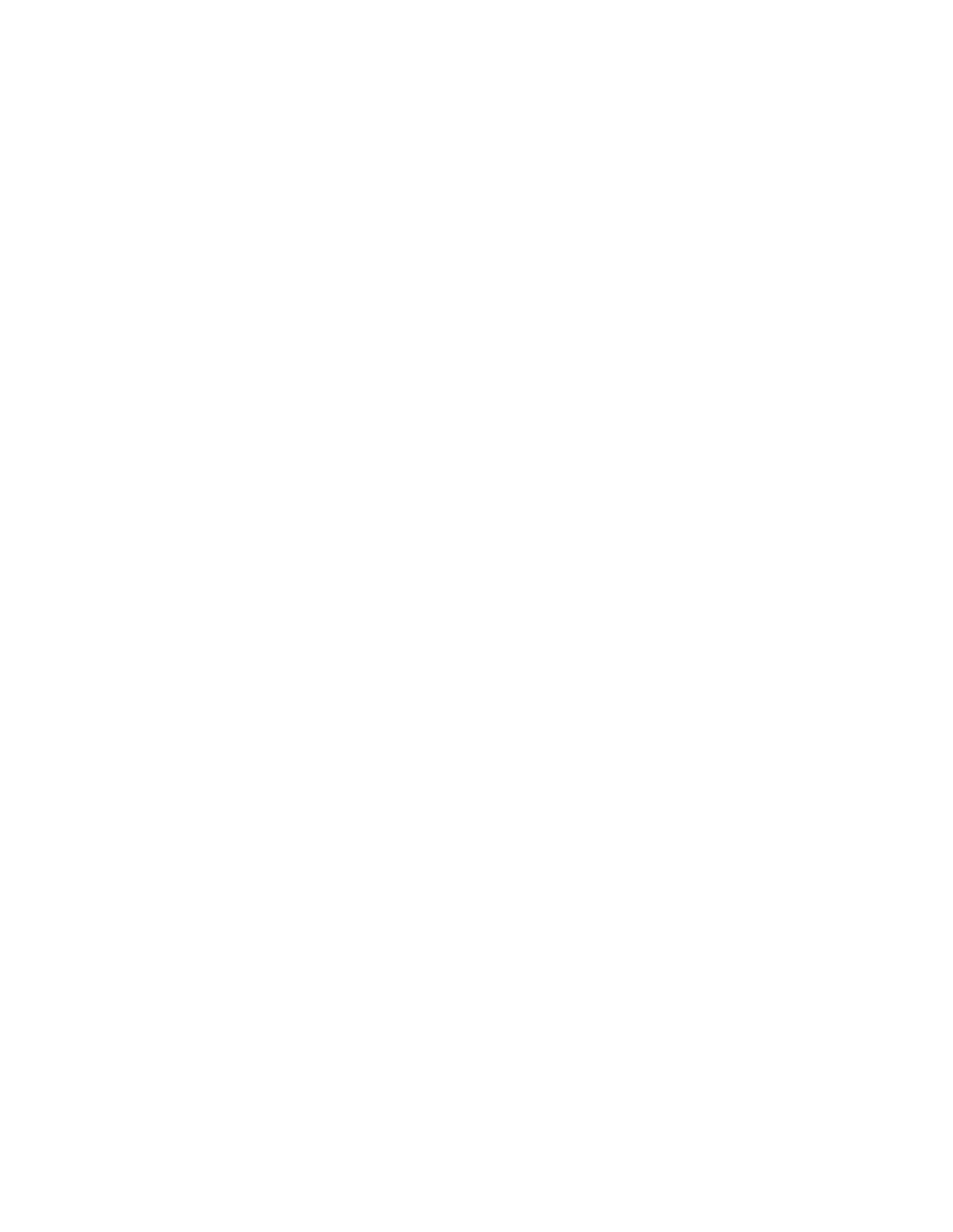#### **Technical Report**

CMU/SEI-96-TR-025 ESC-TR-96-025 January 1997

### Recommended Best Industrial Practice for Software Architecture Evaluation



Gregory Abowd, Georgia Institute of Technology

- Len Bass, SEI
- Paul Clements, SEI
- Rick Kazman, SEI
- Linda Northrop, SEI
- Amy Zaremski, SEI

Product Line Systems Program

Unlimited distribution subject to the copyright.

## **Software Engineering Institute**

Carnegie Mellon University Pittsburgh, Pennsylvania 15213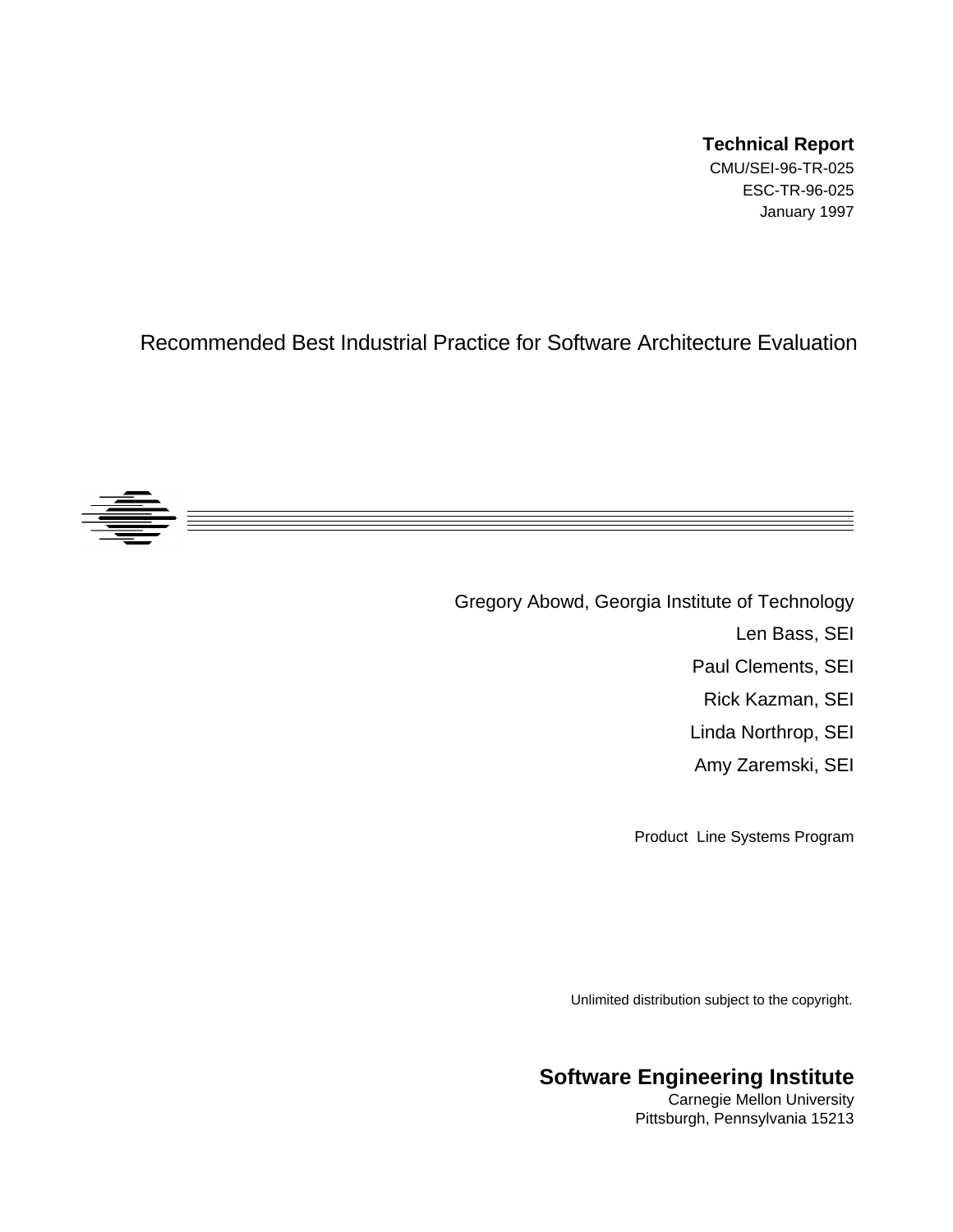This report was prepared for the

SEI Joint Program Office HQ ESC/AXS 5 Eglin Street Hanscom AFB, MA 01731-2116

The ideas and findings in this report should not be construed as an official DoD position. It is published in the interest of scientific and technical information exchange.

#### FOR THE COMMANDER

(signature on file)

Thomas R. Miller, Lt Col, USAF SEI Joint Program Office

This work is sponsored by the U.S. Department of Defense.

Copyright © 1997 by Carnegie Mellon University.

Permission to reproduce this document and to prepare derivative works from this document for internal use is granted, provided the copyright and "No Warranty" statements are included with all reproductions and derivative works.

Requests for permission to reproduce this document or to prepare derivative works of this document for external and commercial use should be addressed to the SEI Licensing Agent.

#### NO WARRANTY

THIS CARNEGIE MELLON UNIVERSITY AND SOFTWARE ENGINEERING INSTITUTE MATERIAL IS FURNISHED ON AN "AS-IS" BASIS. CARNEGIE MELLON UNIVERSITY MAKES NO WARRAN-TIES OF ANY KIND, EITHER EXPRESSED OR IMPLIED, AS TO ANY MATTER INCLUDING, BUT NOT LIMITED TO, WARRANTY OF FITNESS FOR PURPOSE OR MERCHANTABILITY, EXCLUSIVITY, OR RESULTS OBTAINED FROM USE OF THE MATERIAL. CARNEGIE MELLON UNIVERSITY DOES NOT MAKE ANY WARRANTY OF ANY KIND WITH RESPECT TO FREEDOM FROM PATENT, TRADEMARK, OR COPYRIGHT INFRINGEMENT.

This work was created in the performance of Federal Government Contract Number F19628-95-C-0003 with Carnegie Mellon University for the operation of the Software Engineering Institute, a federally funded research and development center. The Government of the United States has a royalty-free government-purpose license to use, duplicate, or disclose the work, in whole or in part and in any manner, and to have or permit others to do so, for government purposes pursuant to the copyright license under the clause at 52.227-7013.

This document is available through Research Access, Inc., 800 Vinial Street, Pittsburgh, PA 15212. Phone: 1-800-685-6510. FAX: (412) 321-2994. RAI also maintains a World Wide Web home page. The URL is http://www.rai.com

Copies of this document are available through the National Technical Information Service (NTIS). For information on ordering, please contact NTIS directly: National Technical Information Service, U.S. Department of Commerce, Springfield, VA 22161. Phone: (703) 487-4600.

This document is also available through the Defense Technical Information Center (DTIC). DTIC provides access to and transfer of scientific and technical information for DoD personnel, DoD contractors and potential contractors, and other U.S. Government agency personnel and their contractors. To obtain a copy, please contact DTIC directly: Defense Technical Information Center / 8725 John J. Kingman Road / Suite 0944 / Ft. Belvoir, VA 22060-6218. Phone: (703) 767-8222 \*or toll-free in the U.S. — 1-800 225-3842).

Use of any trademarks in this report is not intended in any way to infringe on the rights of the trademark holder.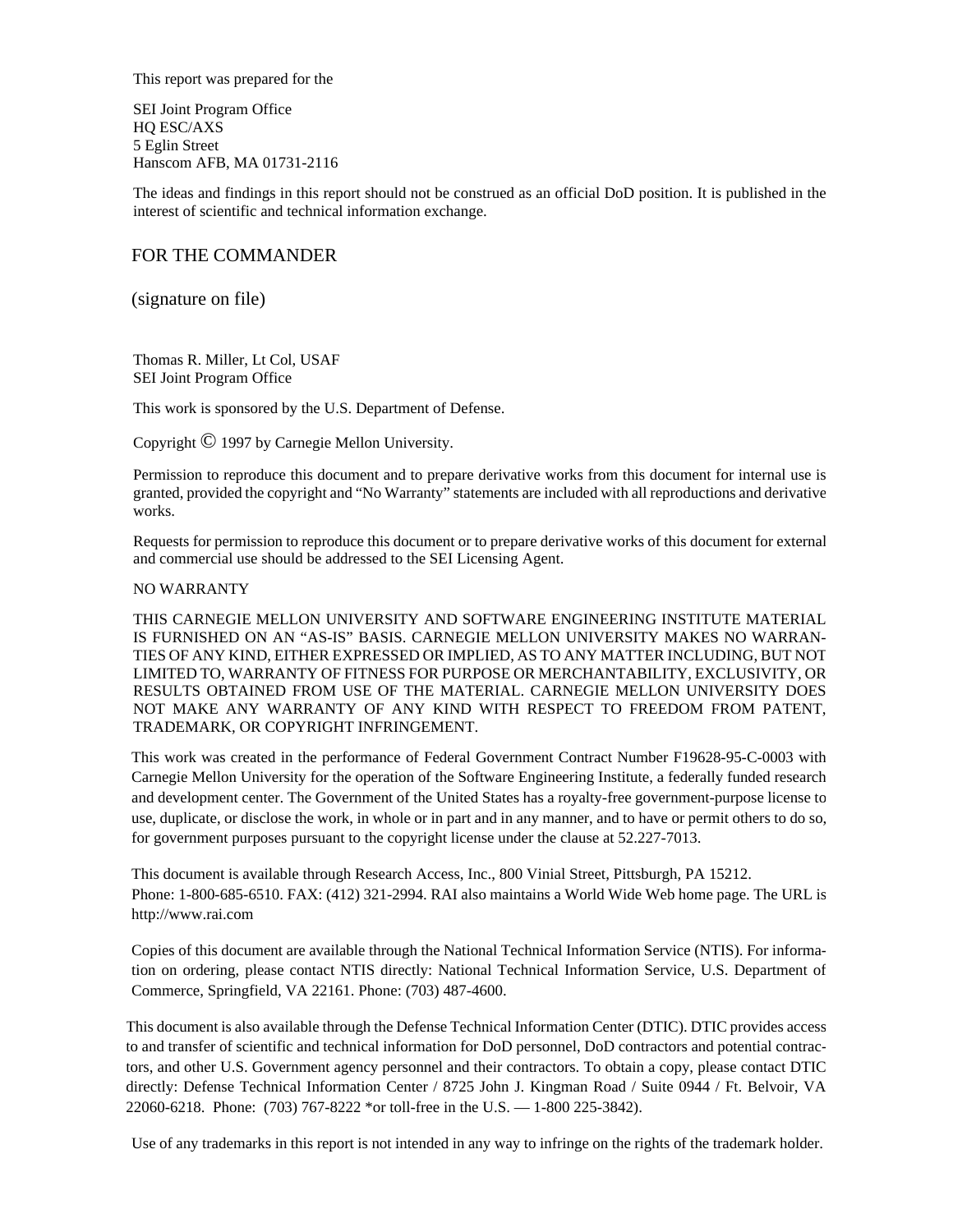# **Table of Contents**

| 1            |                                                | <b>Acknowledgments</b><br><b>Introduction</b>                 | V               |  |  |  |
|--------------|------------------------------------------------|---------------------------------------------------------------|-----------------|--|--|--|
|              | 1.1                                            | <b>SEI Workshops</b>                                          | 1               |  |  |  |
|              |                                                | 1.2 About This Document                                       | $\frac{2}{3}$   |  |  |  |
|              |                                                |                                                               |                 |  |  |  |
| $\mathbf{2}$ | <b>Costs and Benefits</b>                      |                                                               |                 |  |  |  |
|              | 2.1                                            | Costs                                                         | 5               |  |  |  |
|              | 2.2                                            | <b>Benefits</b>                                               | $6\phantom{1}6$ |  |  |  |
|              |                                                | 2.2.1 Financial                                               | $6\phantom{1}6$ |  |  |  |
|              |                                                | 2.2.2 Increased Understanding and Documentation of the System | $6\phantom{1}6$ |  |  |  |
|              |                                                | 2.2.3 Detection of Problems with the Existing Architecture    | $\overline{7}$  |  |  |  |
|              |                                                | 2.2.4 Clarification and Prioritization of Requirements        | $\overline{7}$  |  |  |  |
|              |                                                | 2.2.5 Organizational Learning                                 | 8               |  |  |  |
| 3            | <b>Categorization of Evaluation Techniques</b> |                                                               |                 |  |  |  |
|              |                                                | 3.1 Questioning Techniques                                    | 9               |  |  |  |
|              |                                                | 3.1.1 Scenario                                                | 9               |  |  |  |
|              |                                                | 3.1.2 Questionnaire                                           | 10              |  |  |  |
|              |                                                | 3.1.3 Checklist                                               | 10              |  |  |  |
|              |                                                | 3.1.4 Summary                                                 | 10              |  |  |  |
|              | 3.2                                            | <b>Measuring Techniques</b>                                   | 11              |  |  |  |
|              |                                                | 3.2.1 Metrics                                                 | 11              |  |  |  |
|              |                                                | 3.2.2 Simulations, Prototypes, and Experiments                | 11              |  |  |  |
|              | 3.3                                            | <b>Comparison of Categories of Evaluation Techniques</b>      | 12              |  |  |  |
|              |                                                | 3.3.1 Generality                                              | 12              |  |  |  |
|              |                                                | 3.3.2 Level of Detail                                         | 12              |  |  |  |
|              |                                                | 3.3.3 Phase                                                   | 13              |  |  |  |
|              |                                                | 3.3.4 What Is Evaluated                                       | 13              |  |  |  |
|              | 3.4                                            | What Technique to Use                                         | 14              |  |  |  |
| 4            |                                                | <b>The Recommended Best Practice</b>                          | 15              |  |  |  |
|              | 4.1                                            | <b>Evaluation Preconditions</b>                               | 15              |  |  |  |
|              |                                                | 4.1.1 Understanding of the Evaluation Context                 | 15              |  |  |  |
|              |                                                | 4.1.2 The Right People                                        | 16              |  |  |  |
|              |                                                | 4.1.3 Organizational Expectations and Support                 | 18              |  |  |  |
|              |                                                | 4.1.4 Evaluation Preparation                                  | 19              |  |  |  |
|              |                                                | 4.1.5 Architecture Representation                             | 21              |  |  |  |
|              | 4.2                                            | <b>Evaluation Activities</b>                                  | 22              |  |  |  |
|              |                                                | 4.2.1 Recording And Prioritizing                              | 22              |  |  |  |
|              |                                                | 4.2.2 Evaluating                                              | 22              |  |  |  |
|              |                                                | 4.2.3 Reviewing Requirements                                  | 24              |  |  |  |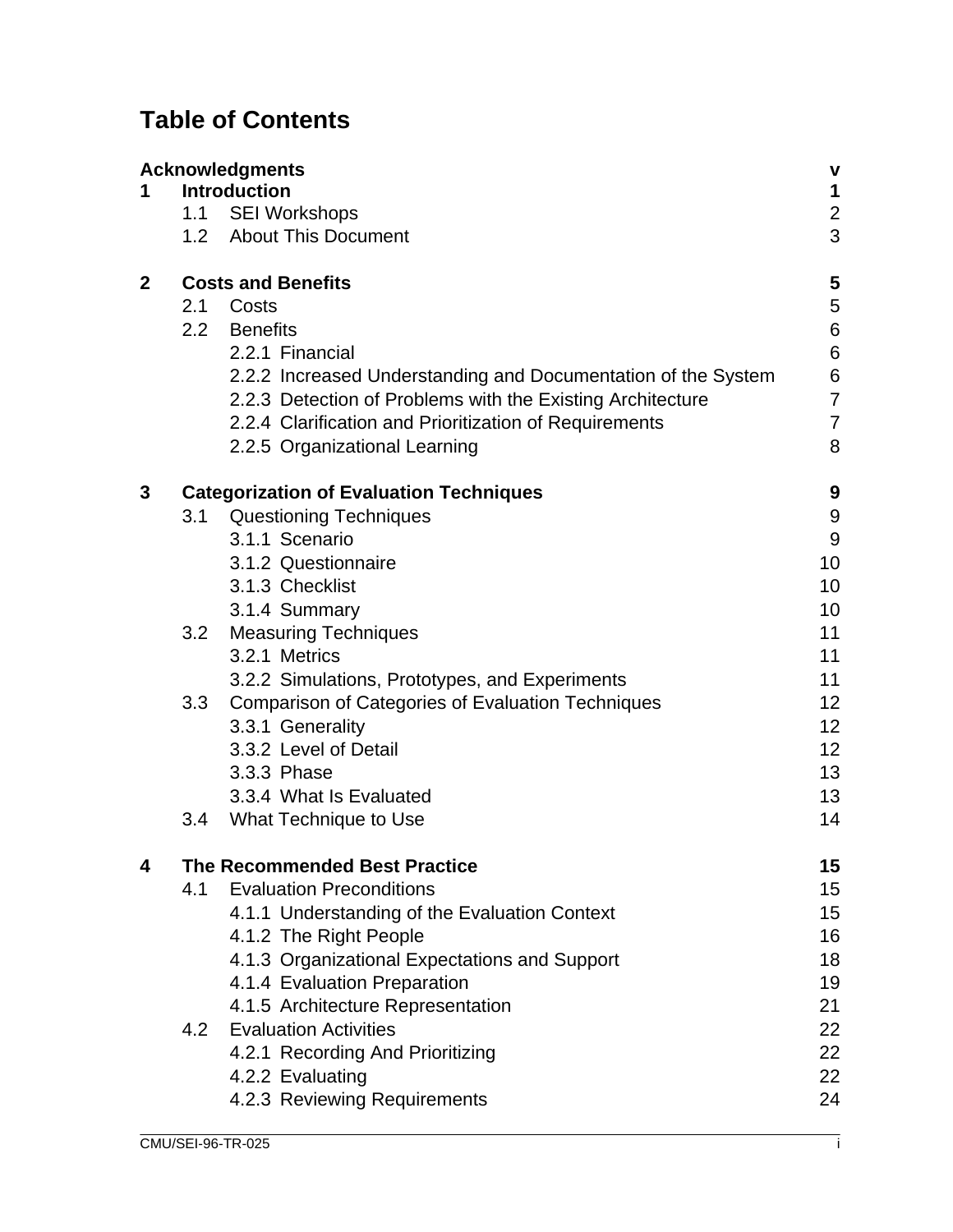|                                         | 4.2.4 Reviewing Issues                          | 24 |  |  |
|-----------------------------------------|-------------------------------------------------|----|--|--|
|                                         | 4.2.5 Reporting Issues                          | 25 |  |  |
| 4.3                                     | <b>Evaluation Output</b>                        | 25 |  |  |
|                                         | 4.3.1 Ranked Issues                             | 25 |  |  |
|                                         | 4.3.2 Report                                    | 25 |  |  |
|                                         | 4.3.3 Scenario Set                              | 25 |  |  |
|                                         | 4.3.4 Preliminary System Predictions            | 26 |  |  |
|                                         | 4.3.5 Enhanced Documentation                    | 26 |  |  |
| 5                                       | <b>Recommendation Summary</b>                   | 27 |  |  |
| 5.1                                     | Conduct a Formal Review with External Reviewers | 27 |  |  |
| 5.2                                     | Time the Evaluation to Best Advantage           | 27 |  |  |
| 5.3                                     | Choose an Appropriate Evaluation Technique      | 28 |  |  |
| 5.4                                     | <b>Create an Evaluation Contract</b>            | 28 |  |  |
| 5.5                                     | Limit the Number of Qualities to Be Evaluated   | 28 |  |  |
| 5.6                                     | Insist on a System Architect                    | 29 |  |  |
| <b>References</b>                       |                                                 |    |  |  |
| <b>Appendix: Workshop Questionnaire</b> |                                                 |    |  |  |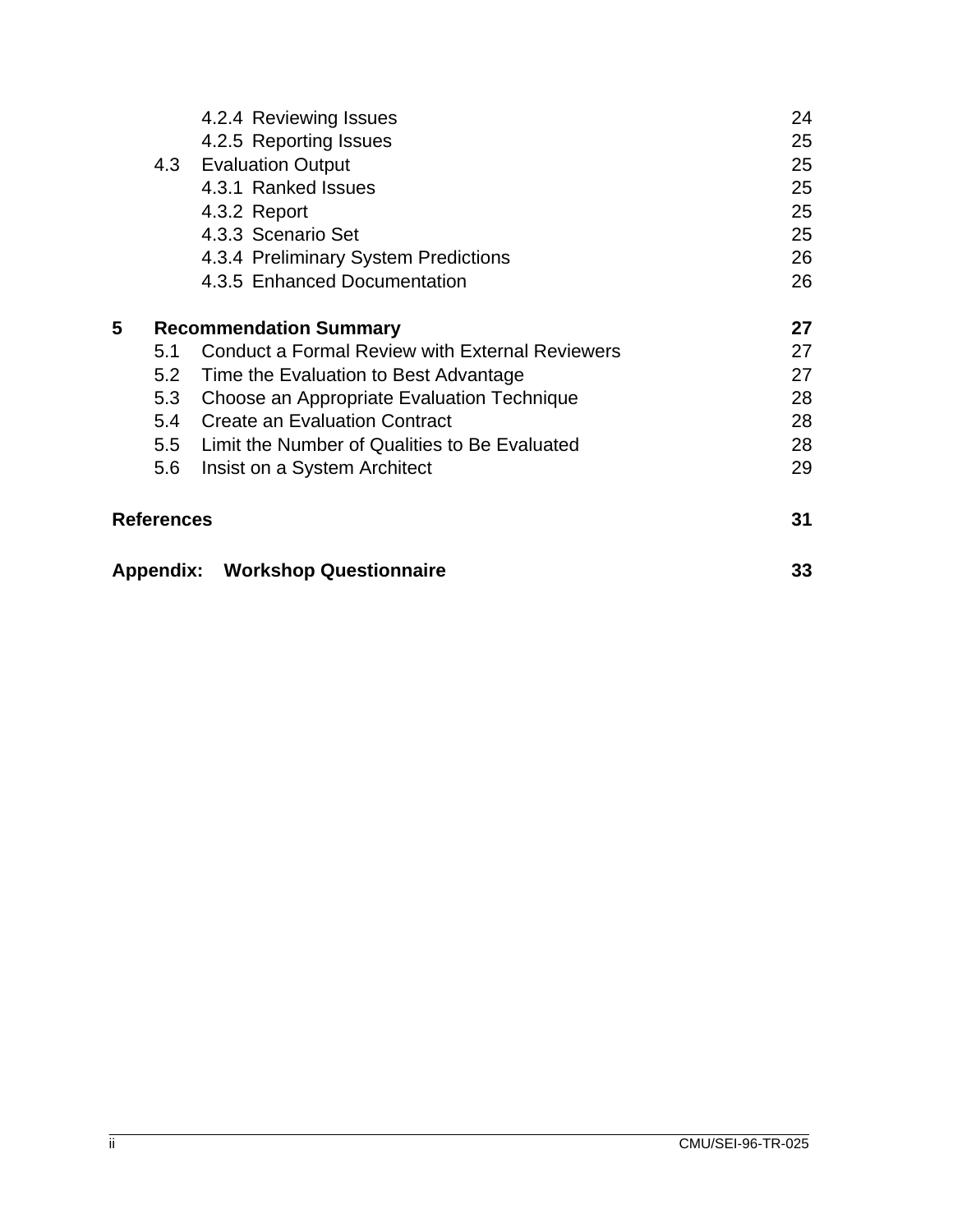# **List of Tables**

| Table 3-1: | Properties of the Evaluation Approaches |  |
|------------|-----------------------------------------|--|
|------------|-----------------------------------------|--|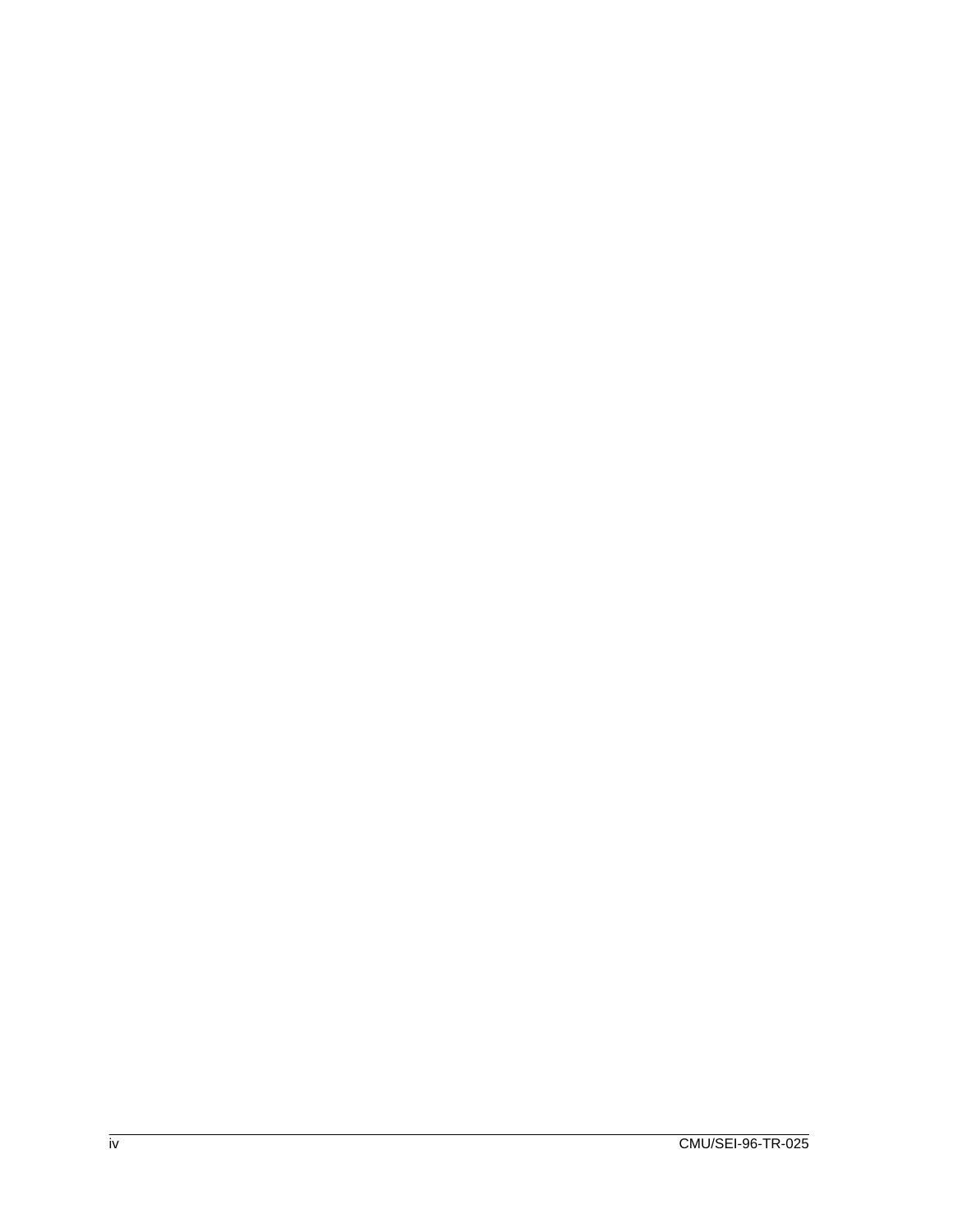# **Acknowledgments**

The authors of this report thank the workshop participants listed in the appendix and their sponsoring organizations. We also thank Jennifer Bitters and Barbara Tomchik, assistants at the SEI, who helped host the workshops.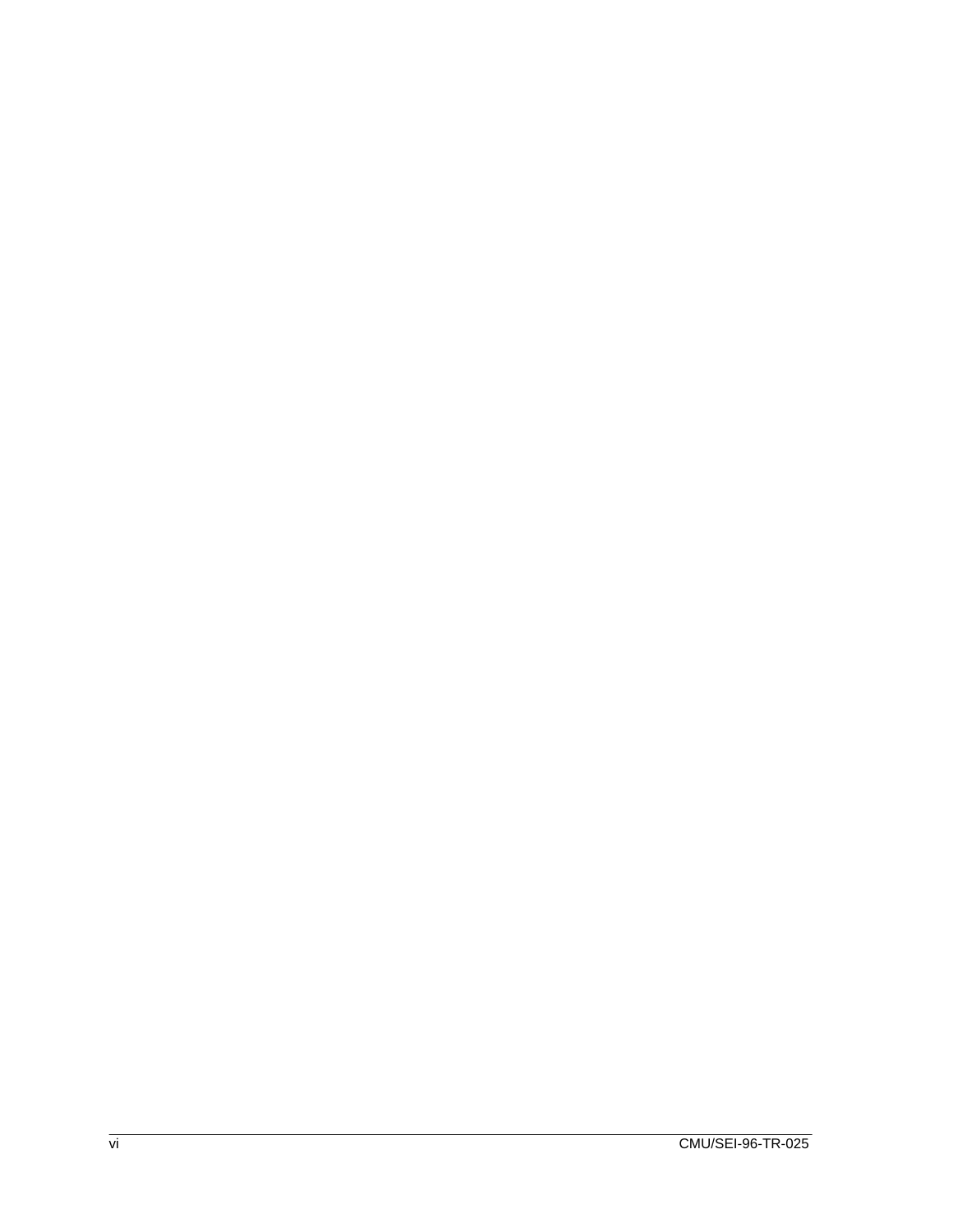#### **Recommended Best Industrial Practice for Software Architecture Evaluation**

<span id="page-10-0"></span>**Abstract:** Architectural decisions have a great impact on the consequent quality of software systems. As a result, it is important to evaluate how a software architecture meets its quality demands. Though much focus has been placed on modeling and describing the software architecture as a design artifact, we found that relatively little is known about the current experience with software architecture evaluation.

This report details the results of two workshops on software architecture evaluation, held at the Software Engineering Institute (SEI) on November 9-10, 1995 and May 9-10, 1996. The purpose of the workshops was to determine the state of industrial practice in the evaluation of software architectures with respect to a set of desired quality attributes, and to uncover recommendations for best practices. In this report, we summarize the findings of the two workshops, define a set of dimensions to characterize various software architecture evaluation techniques, and make concrete recommendations for implementing architecture evaluation practices.

## **1 Introduction**

Because of the importance of architectural decisions, it is fitting that they receive close scrutiny. Few will argue against the cost-effectiveness of quality evaluation as early as possible in the software development life cycle. If problems are found early in the life cycle, they are trivial to correct—a change to a requirement, or specification, or design is all that is necessary. Software quality cannot be appended late; it must be inherent from the beginning, built-in by design. The definition of a software architecture is the earliest point in the life cycle of a system where an artifact exists that can be checked to determine how well the system will meet its requirements—both explicit and implicit. It is in an organization's best interest to evaluate (and reject, if necessary) prospective design candidates during the design phase, before long-term institutionalization occurs. Therefore, an effective technique to evaluate a candidate architecture—before it becomes the accepted blueprint—is of great economic value.

Furthermore, when *acquiring* a large software system that will have a long lifetime within the acquiring organization, it is important that the organization develop an understanding of the underlying architecture of candidate systems. This understanding allows an assessment of the suitability of the candidates with respect to qualities of importance, particularly with respect to how the candidates will support the future needs of the organization.

On the other hand, it should be noted that an architecture cannot guarantee the functionality or quality required of a system. Poor downstream design, implementation, testing, or management decisions can always undermine an acceptable architectural framework. Decisions at all stages of the life cycle—from high-level design to coding and maintenance—affect quality. A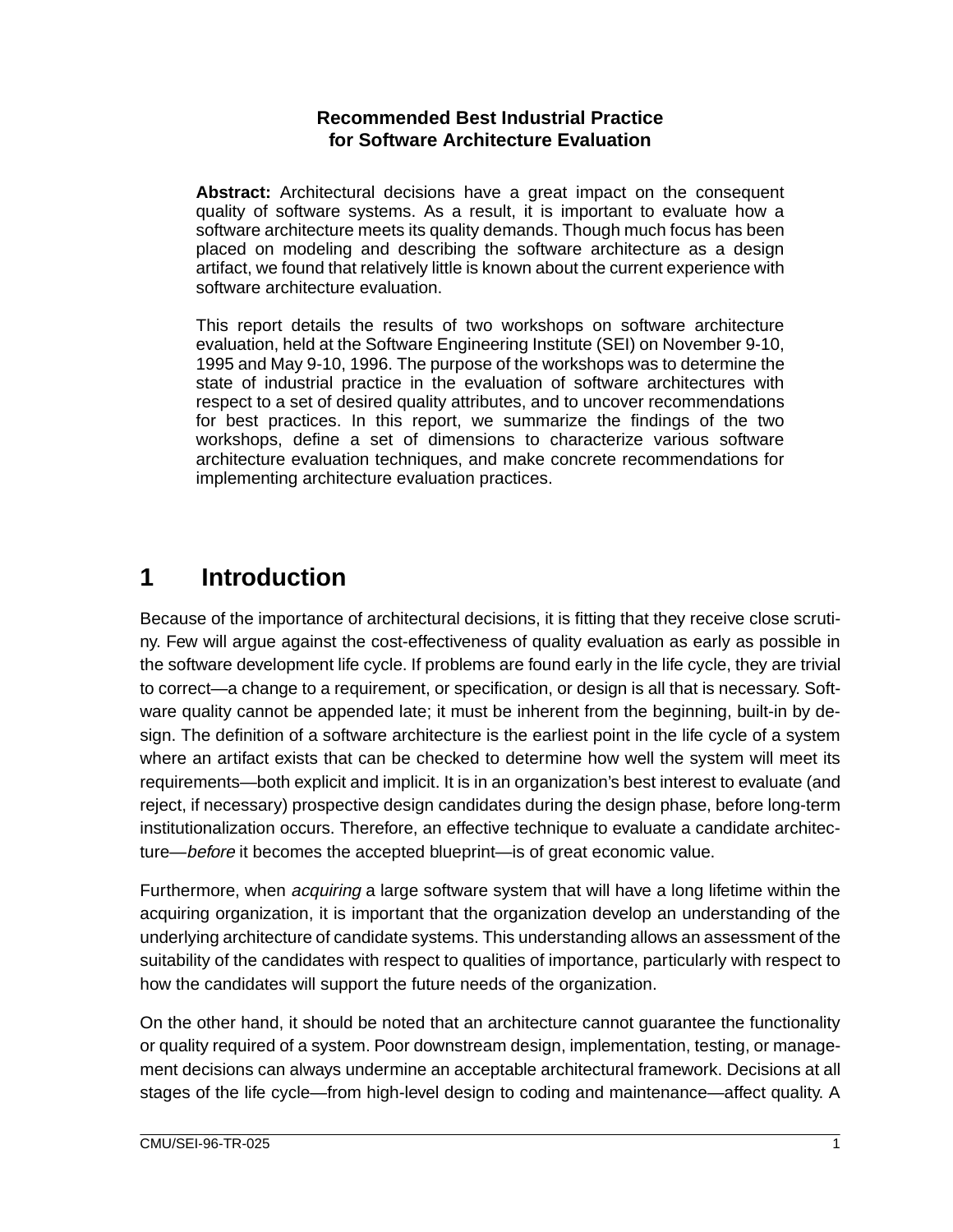<span id="page-11-0"></span>software architecture evaluation assesses the ability of the architecture to support the desired qualities. Refinements of the architecture into implementation that preserve the qualities are necessary for the final product to actually achieve those qualities.

Our primary recommendations are that an architecture evaluation be held as early as possible in the life cycle of the project, and that the evaluation be conducted as a formal review. Ideally, such a review is held early enough so that decisions that have been made can be revoked without extensive cost, but late enough so that bindings to hardware have been made so that performance characteristics of the system can be analyzed. This places the evaluation somewhere in the early phases of high-level system design.

There are a number of generic recommendations that exist for carrying out any formal review, such as assembling the correct people, making wise use of their time, and so forth. Since our goal is to provide a full description of an architecture evaluation, we will no doubt include without distinction many activities and recommendations that make sense for any review.

Evaluation connotes measuring value using a quantitative scale. Given our current understanding, quantitative practices are rare at the architectural level, so the term evaluation is premature. We will use the word evaluation to mean a process by which we draw conclusions about an architecture. A review refers to a gathering of individuals to conduct an evaluation. Our long-term goal is software architecture evaluation in the true sense of the word.

### **1.1 SEI Workshops**

All of the evidence in this report comes from a series of two workshops on industrial practice of software architecture evaluation held over the past year at the SEI. The participants were invited based upon our knowledge of their company's experience with and/or commitment to architecture evaluation. Participants gave presentations on their industrial experience and provided reference materials to help us understand their techniques. Those with the most experience also completed a detailed questionnaire (included in the appendix) on specific aspects of their industrial experience. Together we discussed the issues and consolidated our experience to form the backbone of this report.

The participants fell into three categories:

- industrial participants in charge of defining and conducting architecture evaluations within their company (we refer to these as "internal")
- consultants from industry and academia who, as outside experts, conduct evaluations for other companies
- academic/industrial observers, some having evaluation experience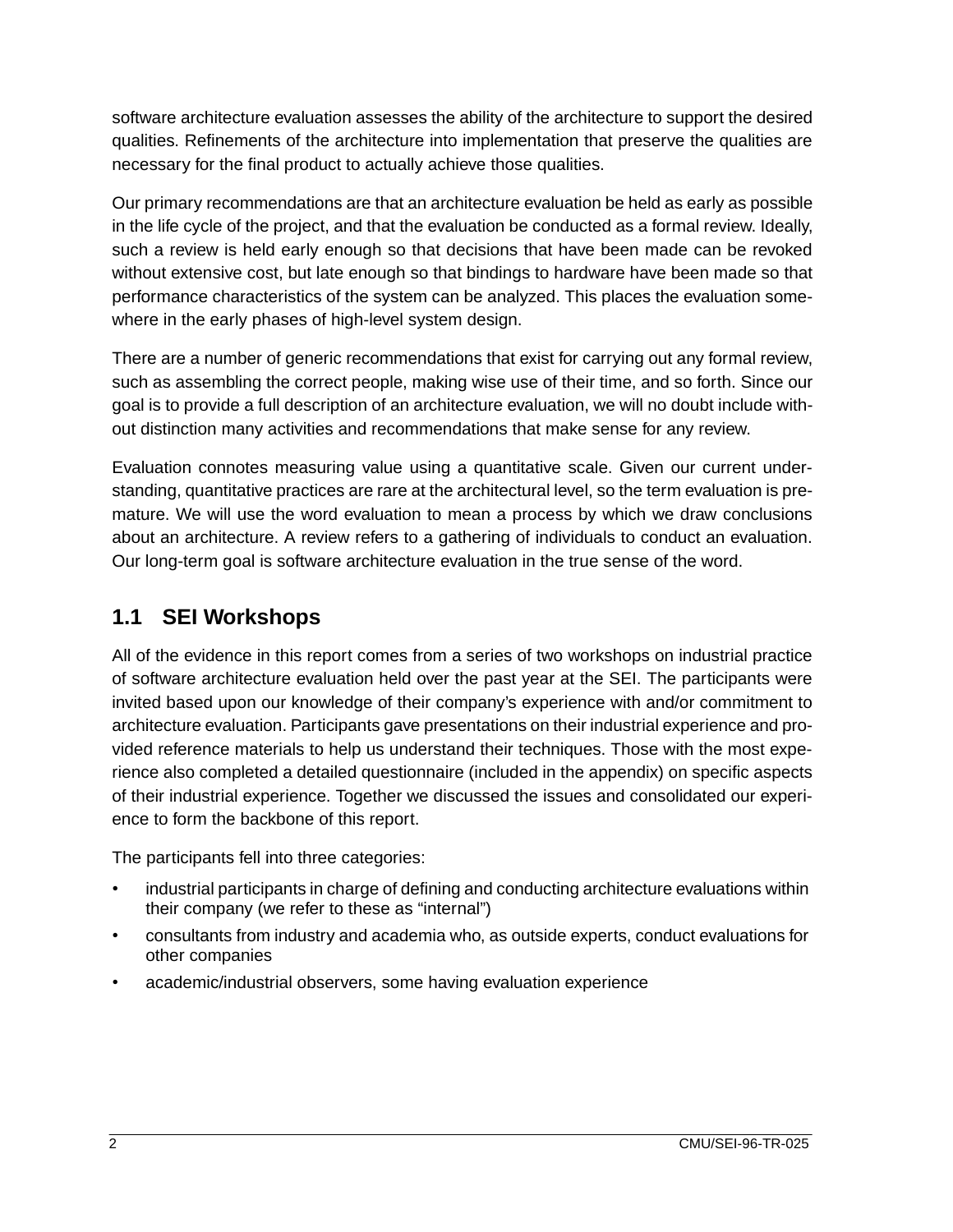<span id="page-12-0"></span>The first set of practitioners met at the SEI on November 9-10, 1995. The second set met at the SEI on May 9-10, 1996. The total set of participants included:

Gregory Abowd, Georgia Institute of Technology Len Bass, SEI Joe Batman, SEI Paul Clements, SEI Ron Crocker, Motorola Stu Feldman, IBM T.J. Watson Research David Garlan, Carnegie Mellon University Christine Hofmeister, Siemens Kalai Kalaichelvan, Nortel Rick Kazman, SEI Philippe Kruchten, Rational Joe Maranzano, AT&T Bell Laboratories Linda Northrop, SEI Connie Smith, Performance Engineering Services David Weisman, Lockheed Martin

The domains of systems reviewed by the participants include: transaction processing/customer care, telecommunications, air traffic control, decision support systems, event management systems, revision control systems, information management, and others.

## **1.2 About This Document**

This report describes a recommended best practice for performing software architecture evaluation. It is a consequence of two workshops held at the SEI, the first on November 9-10, 1995 and the second on May 9-10, 1996. The report is organized into five major sections: Introduction, Costs and Benefits, Categorization of Evaluation Techniques, the Recommended Best Practice, and Recommendation Summary. The two sections following this introduction lay out first some economic and then some technical groundwork essential to understanding the recommendations that follow.

In Section 4, the recommended best architecture evaluation practice is described in terms of the preconditions to, the activities during, and the output of the evaluation. Section 5, Recommendation Summary, recaps the major recommendations and discusses the rationale behind them. The appendix contains the workshop questionnaire.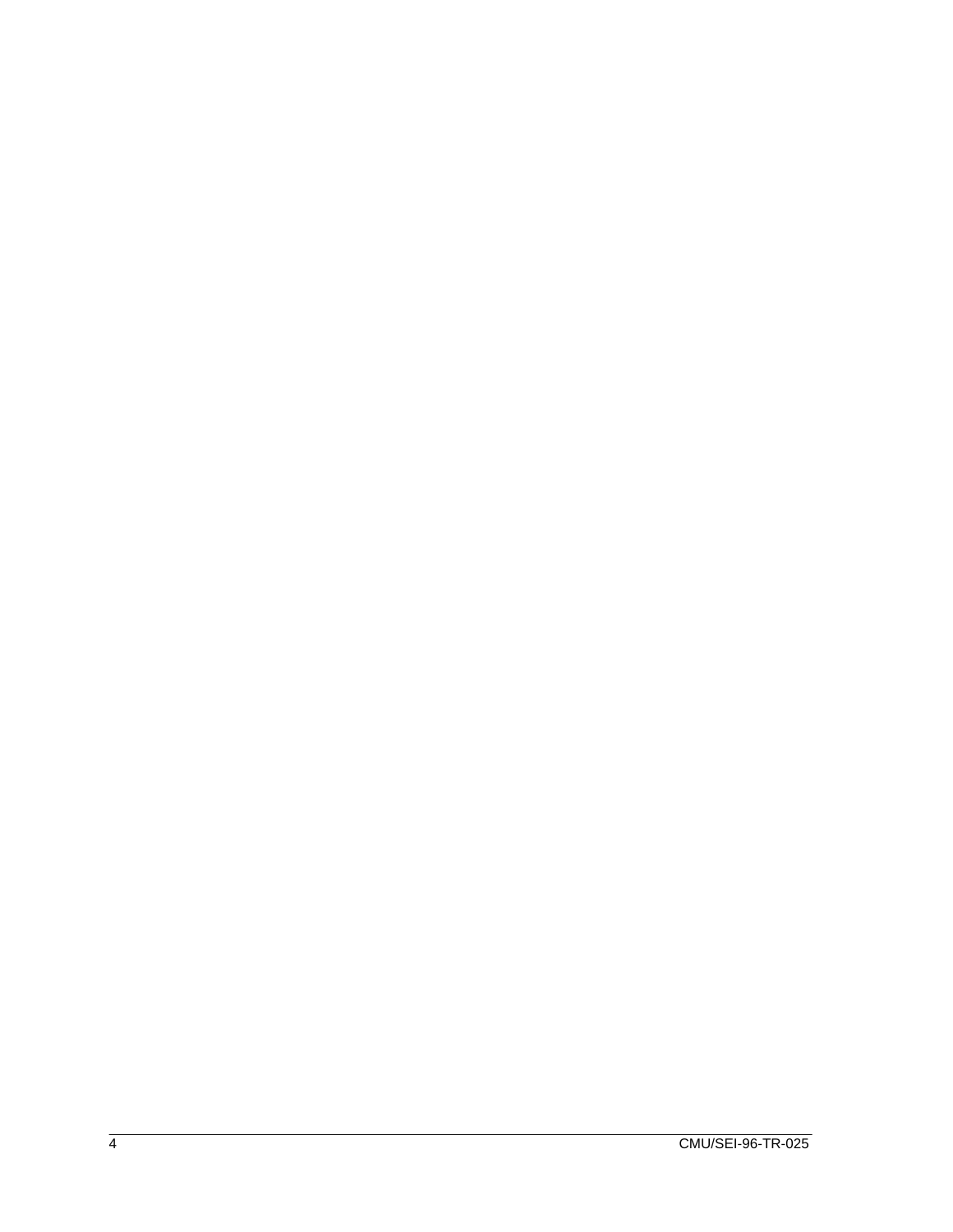# <span id="page-14-0"></span>**2 Costs and Benefits**

There are a number of motivations for performing an architecture evaluation, but there is an associated cost in terms of time and committed resources. An organizational issue is to decide whether the benefits are worth the cost. We start, therefore, by reporting what is known about costs and then give the perceived benefits of an architecture evaluation.

## **2.1 Costs**

Some of the workshop participants maintain records to help determine the cost of a full architecture evaluation. For example, AT&T, having performed approximately 300 full-scale architecture evaluations on projects requiring a minimum of 700 staff days, reported that the average cost of an architecture evaluation review was, based upon estimates from individual project managers, 70 staff days. In addition, two of the consultants who performed architecture evaluations reported cost estimates. Rational Software Corporation has performed around 30 evaluations and charges an average cost of \$50K for projects of at least 500 KLOC in size. The SEI Software Architecture Analysis Method (SAAM) evaluators have performed 10 evaluations for projects ranging in size from 5-100 KLOC and report a cost of 14 days. Most participants also noted that there are increased start-up costs for an organization beginning an architecture review practice due to a lack of architectural maturity in the company.

Most of the organizations represented (AT&T, Siemens, Nortel, Motorola, and Lockheed Martin) have established corporate units responsible for defining and conducting architecture evaluations. One of the main reasons for this centralization is that each company is interested in maximizing the amount of corporate reuse at the architectural level. All of these companies reported that the individual start-up costs for such an organization were non-trivial.

We recommend that architecture evaluation teams not include members of the development project. Instead, individuals are selected from within their company to serve on architecture evaluation teams based on their past performance and demonstrated skills with large-scale system organization and design. This membership issue surfaces two cost-related concerns. First, there is the worry of reduced organization-wide development productivity because superior designers are removed from active involvement. This cost can be mitigated by making membership on the architecture evaluation board non-permanent. The second concern stems from this temporary engagement on the architectural evaluation team. Each new evaluator needs to be trained in the evaluation techniques and gain experience in evaluation before being a productive member of the evaluation team. There is a cost associated with this learning curve for architecture evaluators.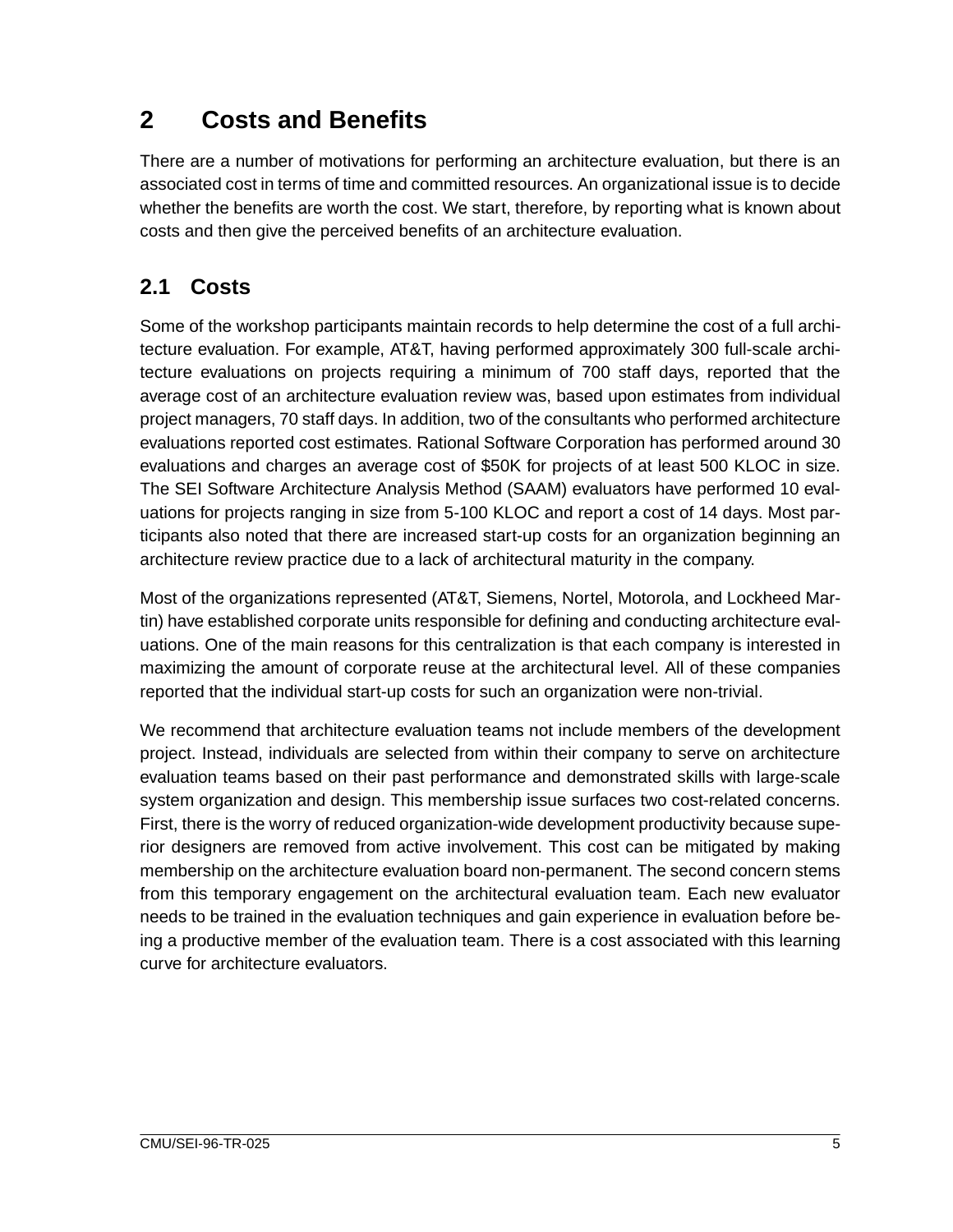### <span id="page-15-0"></span>**2.2 Benefits**

The benefits of an architectural evaluation can be categorized as follows.

#### **2.2.1 Financial**

At AT&T, each project manager reports perceived savings from an architecture evaluation. On average, over the past eight years, projects receiving a full architecture evaluation have reported a 10% reduction in project costs. Given the cost estimate of 70 staff days, this reported 10% cost reduction illustrates that on projects of 700 staff days or longer, the evaluation pays for itself.

Other workshop attendees did not have strongly quantified data, but several consultants reported that over 80% of their business was repeat business. Their customers recognized sufficient value in architecture evaluation to be willing to pay for additional evaluations.

Workshop participants also reported several anecdotes of estimated cost savings for the customers of their evaluations. One consultant reported that, as a result of an architecture evaluation, a large company avoided a multimillion dollar purchase when the architecture of the global information system they were procuring was, upon evaluation, not capable of providing the desired system attributes necessary to support a product line. Another reported that early analysis of an electronic funds transfer system showed a fifty billion dollar transfer capability per night: half the desired capacity. An architecture evaluation of a retail merchandise system revealed early that there would be peak order performance problems that no amount of hardware could fix; a major business failure was prevented. In the architecture evaluation of a revision control system, a number of severe limitations in achieving system portability and modifiability were uncovered. A major redesign of the system was recommended.

It is also useful to point out cases where architecture reviews did not occur. One participant described how a rewrite of a customer accounting system was estimated to take two years. After seven years, the system had been re-implemented three times. Performance goals have never been met, despite the fact that the latest version uses sixty times the CPU power of the original prototype version. In a large engineering relational database system, performance problems that were largely attributable to design decisions made integration testing impossible. The project was cancelled after twenty million dollars had been spent.

#### **2.2.2 Increased Understanding and Documentation of the System**

One of the benefits of any formal review is that it forces the reviewee to prepare for the review. By giving the reviewees an indication of the focus of the architecture evaluation and the requirement for a representation of the architecture before the review is held, the reviewees are required to document the system's architecture. Many systems do not have a top-level architecture that is understandable to all of the developers. The architecture is either too brief or, more commonly, too long, perhaps thousands of pages. Furthermore, there are often misun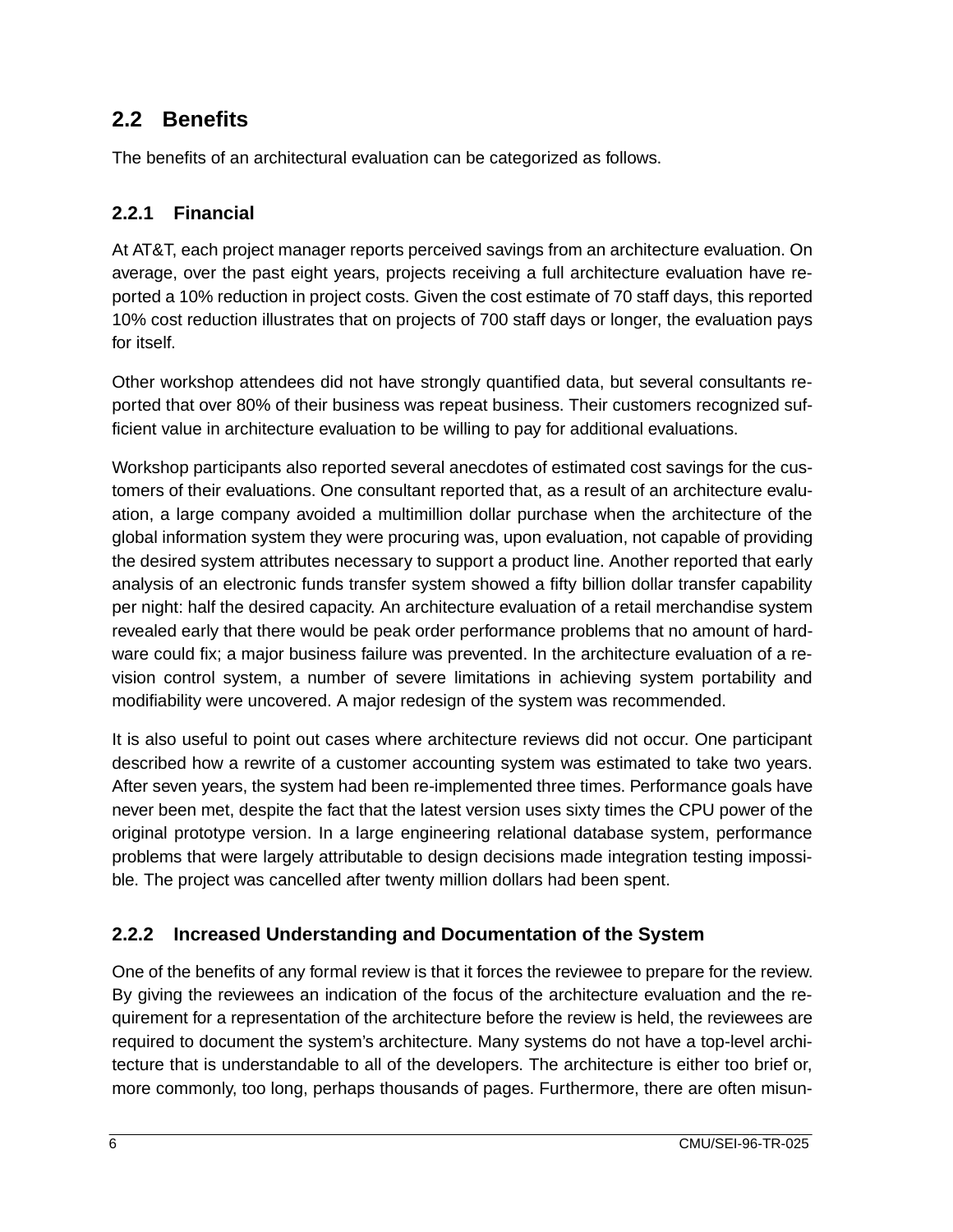<span id="page-16-0"></span>derstandings among developers about some of the assumptions for their components. The process of preparing for the review will reveal many of these problems.

Furthermore, the architecture evaluation focuses on a few specific areas with specific questions to be answered. Answering these questions usually involves giving an explanation of the design choices and their rationales. Having a documented design rationale is important later in the life cycle so that the implications of modifications can be assessed. Capturing design rationales after the fact is one of the more difficult tasks in software development. By capturing the design rationale as presented in the architecture review (even by low-cost methods such as videotaping), invaluable information is available for later use.

#### **2.2.3 Detection of Problems with the Existing Architecture**

The third benefit of an architecture evaluation is early detection of problems with the existing architecture. The earlier in the life cycle that problems are detected, the cheaper it is to fix them. The problems that can be found by an architectural-level inspection include unreasonable (or expensive to meet) requirements, performance problems, and problems associated with potential downstream modifications. For example, an architecture evaluation which exercises scenarios of typical system activity can manifest rough performance specifications. Exercising system modification scenarios can reveal portability and extensibility problems that will be especially critical if the architecture is to support a product line, rather than just a single product. Architecture evaluation, therefore, provides early insight into product capabilities and limitations.

#### **2.2.4 Clarification and Prioritization of Requirements**

The fourth significant benefit is validation of requirements. Discussion and examination of how well an architecture meets requirements also opens requirements up for discussion. What results is a much clearer understanding of the requirements and, usually, a prioritization of the requirements. Requirements creation, when performed in isolation from a high-level design, usually results in specification of conflicting system properties. High performance, security, fault-tolerance, and low cost are all easy to demand but difficult to achieve, and often impossible to achieve simultaneously. Architecture evaluations uncover the conflicts and tradeoffs, and provide a forum for their *negotiated* resolution.

One workshop participant reported reviewing a system whose performance requirements (a seemingly innocuous three-minute update rate) would have necessitated the use of twenty large-scale high-cost CPUs. The "requirement" turned out to have been ill-conceived; relaxing it to four minutes produced an acceptable system at an acceptable cost.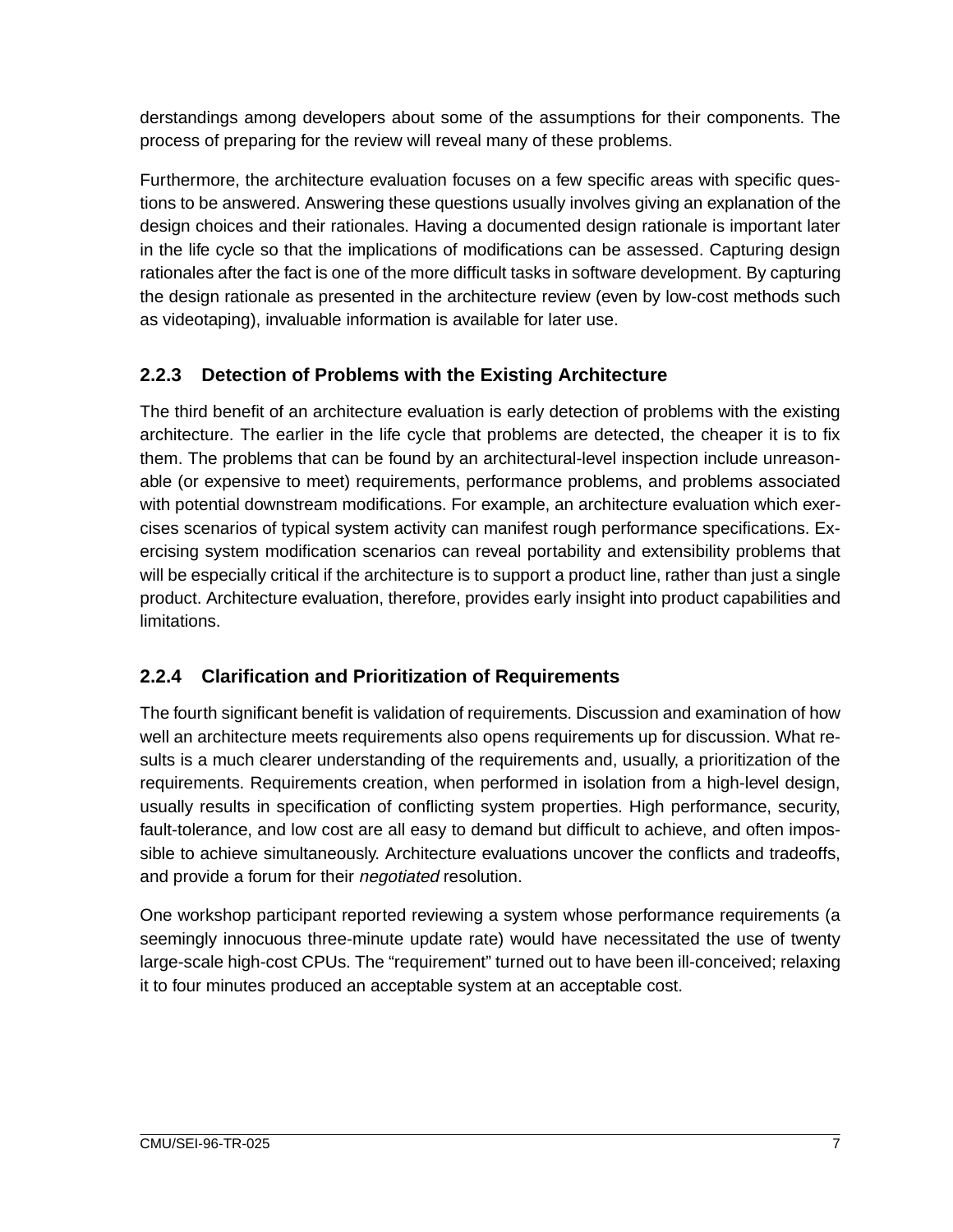#### <span id="page-17-0"></span>**2.2.5 Organizational Learning**

Organizations that practice architecture evaluation as a standard part of their development process report, anecdotally, an improvement in the quality of the architectures that are reviewed. As development organizations learn to anticipate the kinds of questions that will be asked, the kinds of issues that will be raised, and the kinds of documentation that will be required for evaluations, they naturally pre-position themselves to maximize their performance on the reviews. Architecture evaluations not only result in better architectures after the fact, but before the fact as well. Over time, an organization develops a culture that promotes good architectural design.

In summary, architecture evaluations tend to increase quality, control cost, and decrease budget risk. Architecture is the framework for all technical decisions and, as such, has a tremendous impact on cost and quality of the product. An architecture review does not guarantee high quality or low cost, but it points out areas of risk in a design. Other factors such as testing or quality of documentation and coding will contribute to the eventual cost and quality of the system.

Benefits other than the immediate ones of helping to facilitate the construction of the system also accrue. Architectures are manifested in organizational entities (for example, work breakdown structures are based on system decompositions of functionality) but they also reflect existing organizational structures. If, for example, portions of a system are being developed by subcontractors, then recognizing commonalities across the portions of the system being developed by the two different subcontractors is difficult. An architecture evaluation that has maintenance as one of its focus areas will detect commonalities regardless of organizational considerations.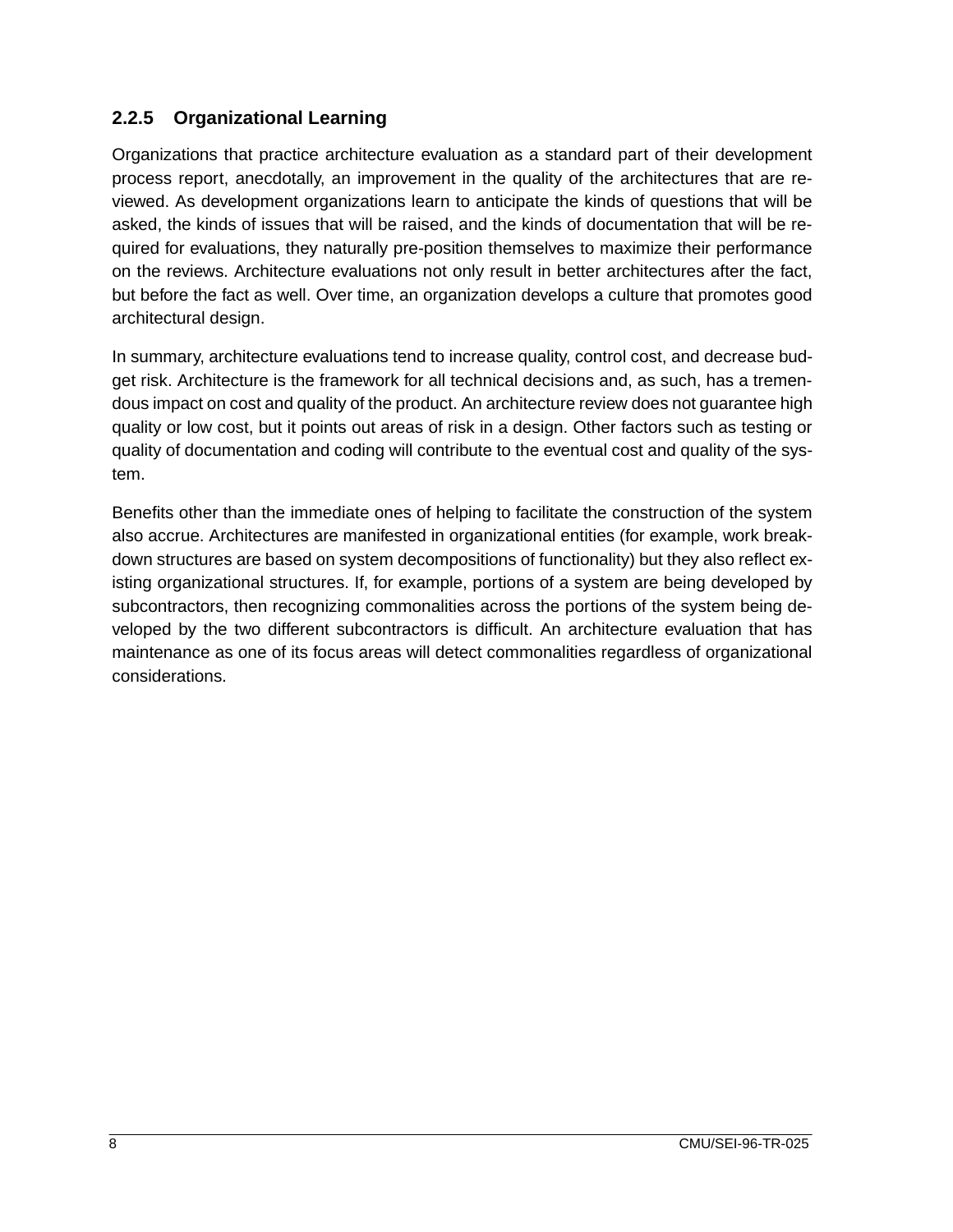# <span id="page-18-0"></span>**3 Categorization of Evaluation Techniques**

Workshop participants described a variety of techniques used to perform an architecture evaluation. Each of the techniques has a different cost and can be used to elicit different information. We found that there are two basic categories of these techniques: those that generate qualitative questions to ask of an architecture and those that suggest quantitative measurements to be made on an architecture. We found that questioning techniques can be applied to evaluate an architecture for any given quality. In fact, it is consideration of the quality that drives the development of questions (in the form of checklists or scenarios, as described below). Questioning techniques, however, do not directly provide a means for answering those questions. Measuring techniques, on the other hand, are used to answer specific questions. In that sense, they address specific software qualities (for example, performance or scalability) but are not as broadly applicable as questioning techniques.

Each of these techniques will be described briefly below, as background for its recommended application.

## **3.1 Questioning Techniques**

We identified three questioning techniques: scenarios, questionnaires, and checklists. These techniques differ from each other in applicability, but they are all used to elicit discussion about the architecture and increase understanding of the architecture's fitness with respect to its requirements.

### **3.1.1 Scenario**

People often want to analyze software architectures with respect to quality attributes expressed using words like *maintainability, security, performance, reliability*, and so forth. These words provide convenient ways for describing and communicating a host of common, recurring problems in software. However, most software quality attributes are too complex and amorphous to be evaluated on a simple scale, in spite of our persistence in describing them that way. Furthermore, quality attributes do not exist in isolation, but rather only have meaning within a context. A system is modifiable (or not) with respect to certain classes of changes, secure (or not) with respect to specific threats, usable (or not) with respect to specific user classes, efficient (or not) with respect to its utilization of specific resources, and so forth. This notion of context-based evaluation of quality attributes has led to the adoption of scenarios as the descriptive means of specifying and evaluating quality attributes within a context. A scenario is a specified sequence of steps involving the use or modification of the system. Scenarios provide a means to characterize how well a particular architecture responds to the demands placed on it by those scenarios. Scenarios test what we normally call modifiability (by proposing a set of specific changes to be made to the system), security (by proposing a specific set of threat actions), performance (by proposing a specific set of usage profiles that tax resources), and so on.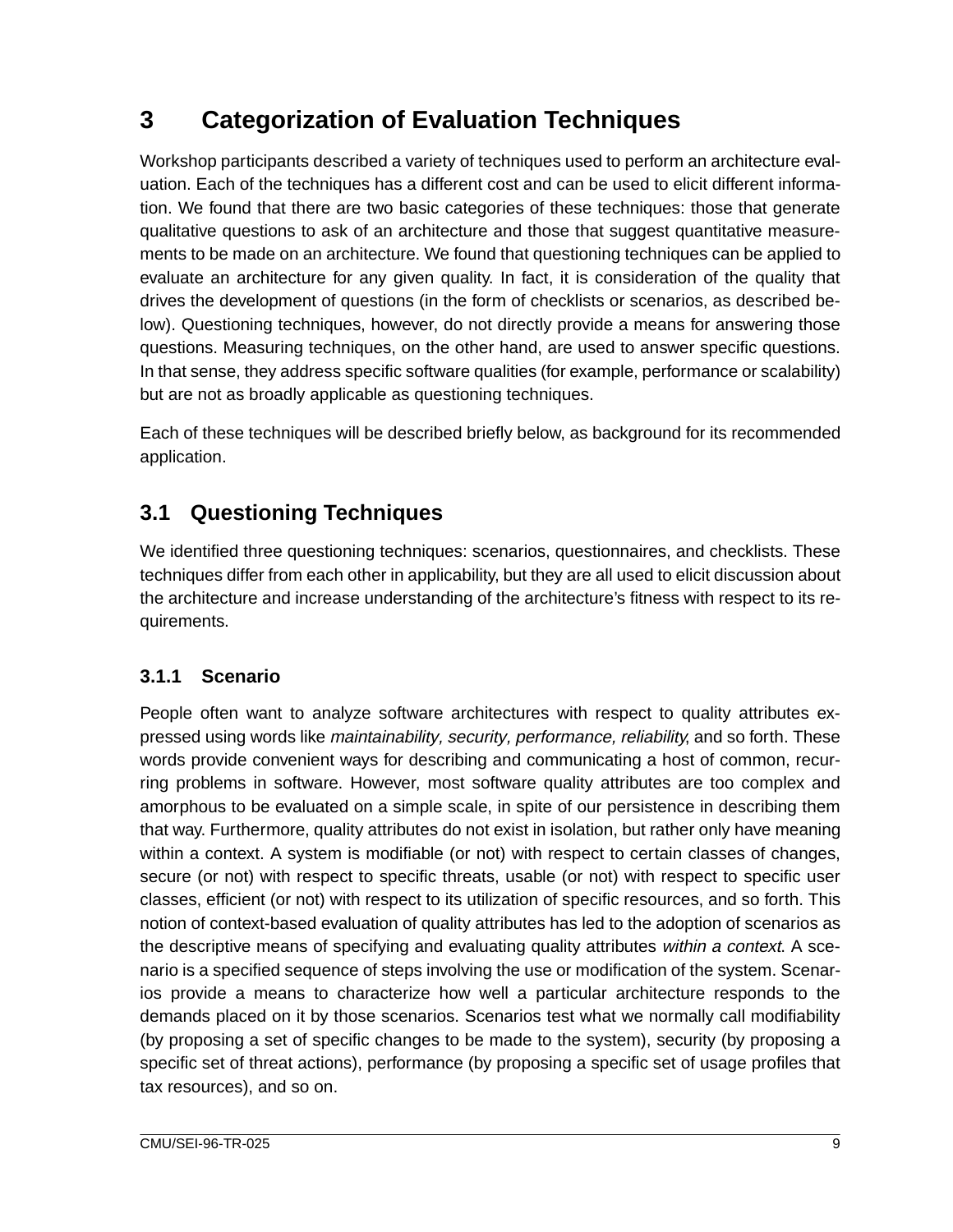<span id="page-19-0"></span>As an aid to creating and organizing scenarios, we appeal to the concept of *stakeholders* related to the system. Relevant stakeholders include: the person responsible for upgrading the software—the end user; the person responsible for managing the data repositories used by the system—the system administrator; the person responsible for modifying the runtime functions of the system—the developer; the person responsible for approving new requirements for the system, etc. The concept of stakeholders matches the difference between runtime qualities and developmental qualities, that is, those qualities that are a function of the system's execution (such as performance), and those that reflect operations performed offline in a development environment (such as modifiability). Scenarios of the former variety will eventually be performed by stakeholders such as end user—the latter by developers or maintainers.

#### **3.1.2 Questionnaire**

A questionnaire is a list of general and relatively open questions that apply to all architectures. Some questions might apply to the way the architecture was generated and documented (by asking if there is a designated project architect or if a standard description language was used). Other questions focus on the details of the architecture description itself (by asking if all user interface aspects of the system are separated from functional aspects). The evaluation team is looking for a favorable response and will probe a single question to a level of detail that is necessary to satisfy their concern. An example of a questionnaire-based evaluation process (that happens to go beyond architectural investigation) is the software risk evaluation process [Joseph 94] developed by the Software Engineering Institute. The utility of a questionnaire is related to the ease with which the domain of interest can be characterized and circumscribed.

#### **3.1.3 Checklist**

"Just as a building inspector uses a checklist to ensure that a structure is in compliance with the building codes, software architects use a checklist to help them keep a balanced focus on all areas of the system." [AT&T 93] A checklist is a more detailed set of questions that is developed after much experience evaluating a common (usually domain-specific) set of systems. Checklists tend to be much more focussed on particular qualities of the system than questionnaires are. For example, performance questions in a real-time information system will ask whether the system is writing the same data multiple times to disk or whether consideration has been given to handling peak as well as average loads.

#### **3.1.4 Summary**

There is a natural relationship between these three questioning techniques. Scenarios are intended to be system-specific questions. Experience evaluating a family of related systems can result in generalizing a set of commonly used scenarios, turning them into either domain-specific entries in a checklist or more general items in a questionnaire. Checklists and questionnaires reflect more mature evaluation practices. Scenarios can reflect less mature evaluation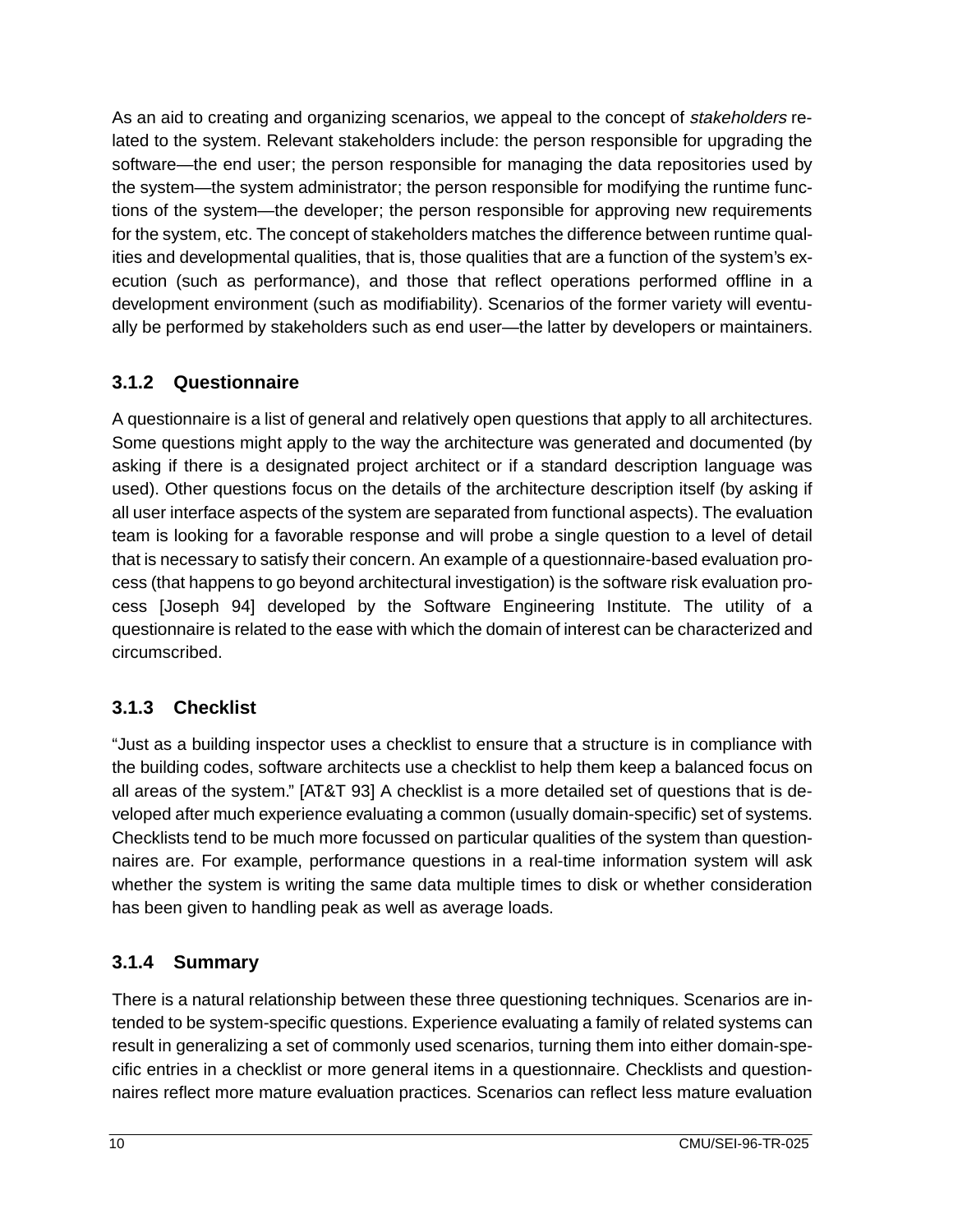<span id="page-20-0"></span>practices. Another difference is that scenarios, since they are system specific, and are developed as part of the evaluation process. Checklists and questionnaires are assumed to exist before a project begins.

## **3.2 Measuring Techniques**

Measuring techniques result in quantitative results. Rather than provide ways to generate the questions that will be asked about an architecture, these techniques provide answers to questions an evaluation team might already have about particular qualities of an architecture. Since the questions almost always precede the answers, we can see these measuring techniques as more mature than the questioning techniques. In fact, we only saw evidence of measuring techniques being used to answer questions of performance or modifiability.

### **3.2.1 Metrics**

Metrics are quantitative interpretations placed on particular observable measurements on the architecture, such as fan in/fan out of components. The most well-researched measuring techniques provide answers on overall complexity that can suggest places of likely change (as shown by Selby & Reimer [Selby 95]). With measuring techniques, the evaluation needs to focus not only on the results of the measurement/metric, but also on the assumptions under which the technique was used. For example, a calculation of performance characteristics makes assumptions about patterns of resource utilization. How valid are these assumptions? Coupling and cohesion metrics make assumptions about the types of functionalities embodied in the components being examined. How valid are these assumptions?

### **3.2.2 Simulations, Prototypes, and Experiments**

Building a prototype or a simulation of the system may help to create and to clarify the architecture. A prototype whose components consist of functionless stubs is a model of the architecture. Performance models are an example of a simulation. The creation of a detailed simulation or prototype just for review purposes is typically expensive. On the other hand, these artifacts often exist as a portion of the normal development process. In this case, using these artifacts during a review or to answer questions that come up during the review becomes a normal and natural procedure.

An existing simulation or prototype may be an answer to an issue raised by a questioning technique. For example, if the evaluation team asks "What evidence do you have to support this assertion?," one valid answer would be the results of a simulation.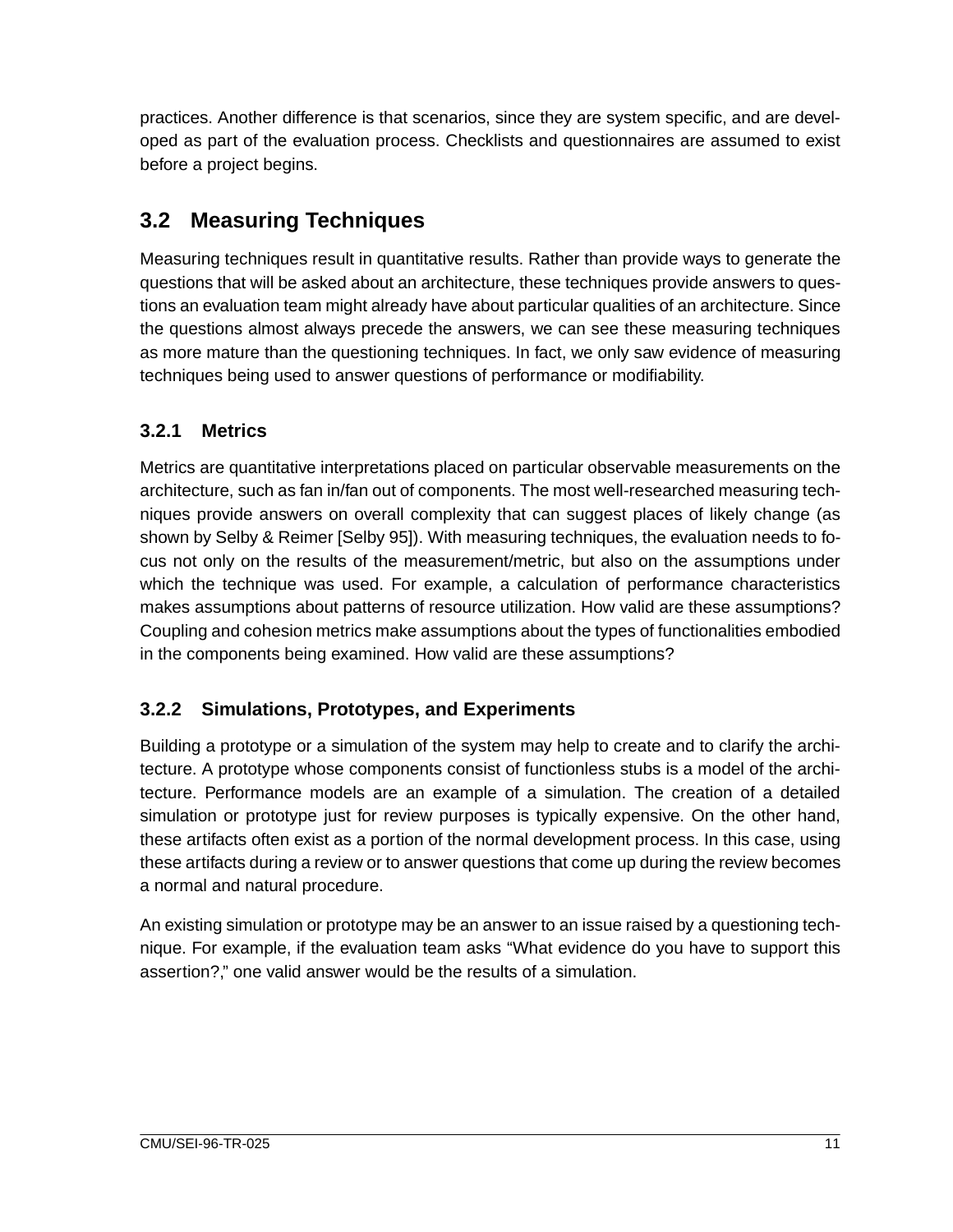## <span id="page-21-0"></span>**3.3 Comparison of Categories of Evaluation Techniques**

We can further distinguish architecture evaluation techniques across a number of different dimensions. Table 3-1 shows a summary of the classification of these evaluation techniques.

| <b>Review Methodl</b>                   | <b>Generality</b>             | <b>Level of Detail</b> | <b>Phase</b> | What is<br><b>Evaluated</b> |
|-----------------------------------------|-------------------------------|------------------------|--------------|-----------------------------|
| Questionnaire                           | general                       | coarse                 | early        | artifact<br>process         |
| Checklist                               | domain-specific               | varies                 | middle       | artifact<br>process         |
| <b>Scenarios</b>                        | system-specific               | medium                 | middle       | artifact                    |
| <b>Metrics</b>                          | general or<br>domain-specific | fine                   | middle       | artifact                    |
| Prototype,<br>Simulation,<br>Experiment | domain-specific               | varies                 | early        | artifact                    |

#### **Table 3-1: Properties of the Evaluation Approaches**

The dimensions are described below.

#### **3.3.1 Generality**

General-purpose techniques focus on general-purpose issues and can be applied to any architecture. Domain-specific techniques focus on issues particular to a given domain. As we already discussed, questionnaires are a general-purpose approach, whereas checklists are domain specific. Scenarios, at least as they are initially defined, tend to be system specific but may be either, depending on the particular issue a scenario is addressing. Metrics are mostly general purpose, although there may be some domain-specific metrics, for example in the telecommunications domain. Prototypes, simulations, and experimentation are primarily domain- specific, although there are some general-purpose simulation generation tools.

#### **3.3.2 Level of Detail**

Level of detail indicates how much information about the architecture is required to perform the evaluation. Values here represent a continuum and usually determine when in the development cycle the evaluation technique can be applied. Coarse-grained approaches can be applied early in the design process for they do not require much detailed information such as component specification or connection protocols. Fine-grained approaches generally need more detail and hence must be applied later, when more decisions have been bound.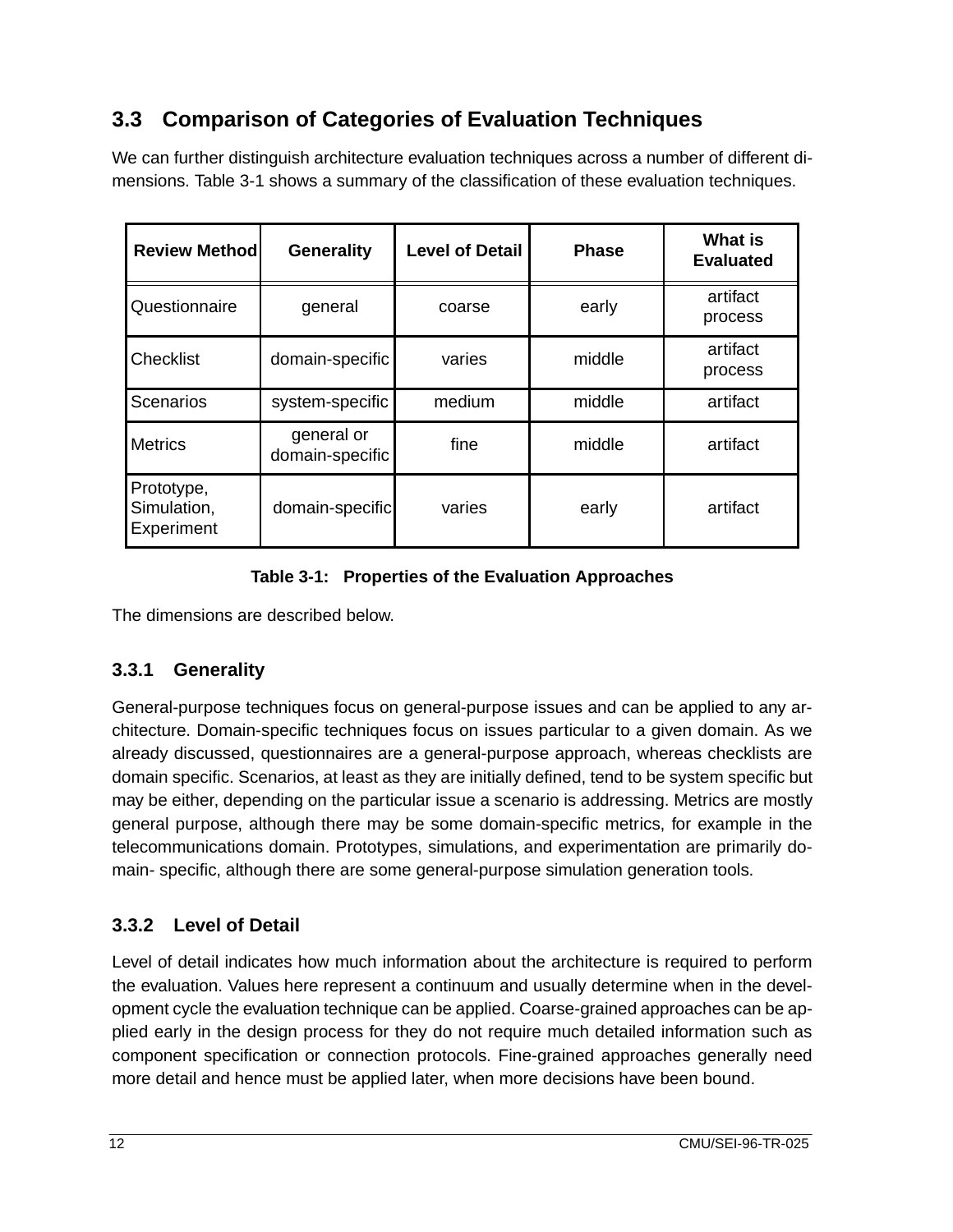#### <span id="page-22-0"></span>**3.3.3 Phase**

There are three phases of interest to architecture evaluation: early, middle, and post-deployment. The entry in the table lists the *earliest* that a particular approach can be employed. In general, the approach should be applied as early as possible.

Early-phase evaluation occurs after initial high-level and high-priority architectural decisions have been made. At this point, we can evaluate the preliminary decisions and detect poor preliminary choices. An actual architecture does not yet exist, just the preliminary decisions do.

Middle-phase evaluation occurs after some elaboration of the architectural design. Elaboration is an iterative process; the evaluation can occur at any point here. At this point, there should be an actual architectural design in varying stages of completeness (depending on how much has been elaborated). At this stage we can identify problems with the architectural design.

Post-deployment phase evaluation occurs after the system has been completely designed, implemented, and deployed. At this stage, both the architecture and the system exist, so we can answer additional questions about whether the architecture matches the implementation. If the product has been in existence for a while, we can also check for architectural *drift*—movement away from the original design. These are different kinds of issues than the ones we discuss in this report.

#### **3.3.4 What Is Evaluated**

There are two different kinds of questions that could be answered in an evaluation. The first has to do with the architecture as an *artifact* or product. Here the focus is on evaluating the architecture—properties that should hold, or issues to look at, such as minimal connection between components or encapsulation. This is the most common subject of an evaluation. Another kind of evaluation looks at the role played by the architecture in the development process. This explores issues of how the architecture is used in the product's life cycle, whether it is useful, and who has responsibility for it.

Questionnaires and checklists can evaluate both the artifact and the role, depending on what kind of question is asked. Examples of questions that address the process at the early phase include "Do you have an architect?" and "How will you go from here to develop the architecture?" Examples of questions that address the process at a later stage include "Do people understand the architecture?" and "What happens if we split the development team?" Examples of questions at the post-deployment stage include "Is the architecture adhered to when you change the system?" and "Does the implementation match the architecture?"

Scenarios, metrics, and prototypes by their nature are geared toward evaluating the artifact only. It might be possible to come up with scenarios that focus on the role, but that is not really their intent.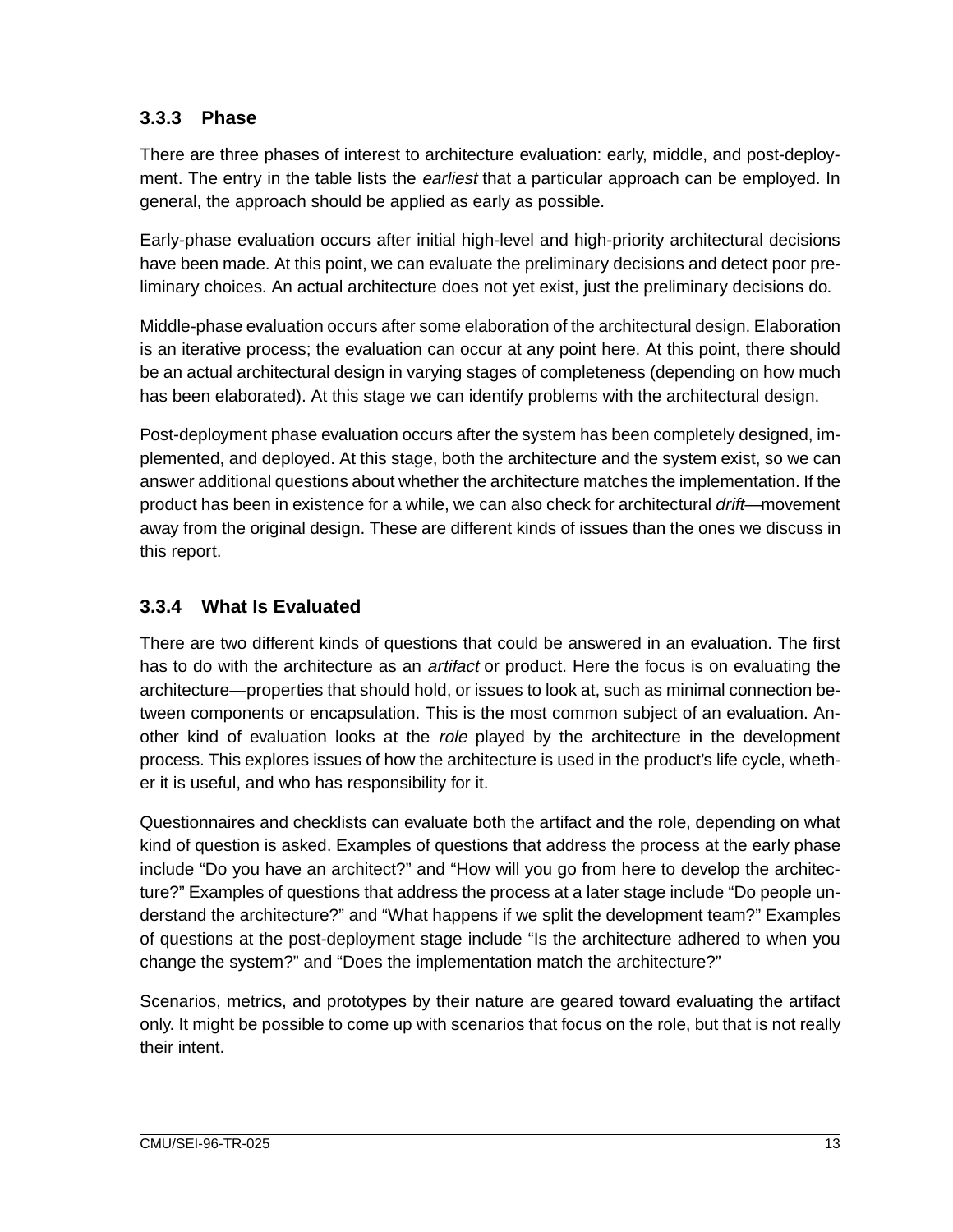## <span id="page-23-0"></span>**3.4 What Technique to Use**

The recommended technique depends on the development process, the maturity of architecture evaluation within an organization, and the particular qualities being examined during the evaluation.

If during the development process, simulations, prototypes, or experiments have been developed, they are the recommended techniques to use to provide information during an architectural review that is within their scope. That is, a prototype may have been developed to test particular performance characteristics. The use of this prototype to answer questions concerned with modifiability is likely inappropriate. Specifically, simulations and prototypes are recommended to answer performance questions.

Questionnaires and checklists are evolved over time and so if an organization is just beginning to perform architecture evaluations and does not have questionnaires and checklists in place, scenarios are the technique of choice. Development of a collection of scenarios is an activity performed during an evaluation, and so, after performing a collection of evaluations, an organization can build a database of scenarios and turn them into questionnaires and checklists. Even if an organization has questionnaires and checklists already in place, scenarios are recommended to deal with issues not covered in the questionnaires or checklists, and can also be used to grow the questionnaires and checklists for future evaluations.

That is, scenarios are recommended as a method of getting started with a new area of evaluation, and later can be grown into questionnaires and checklists.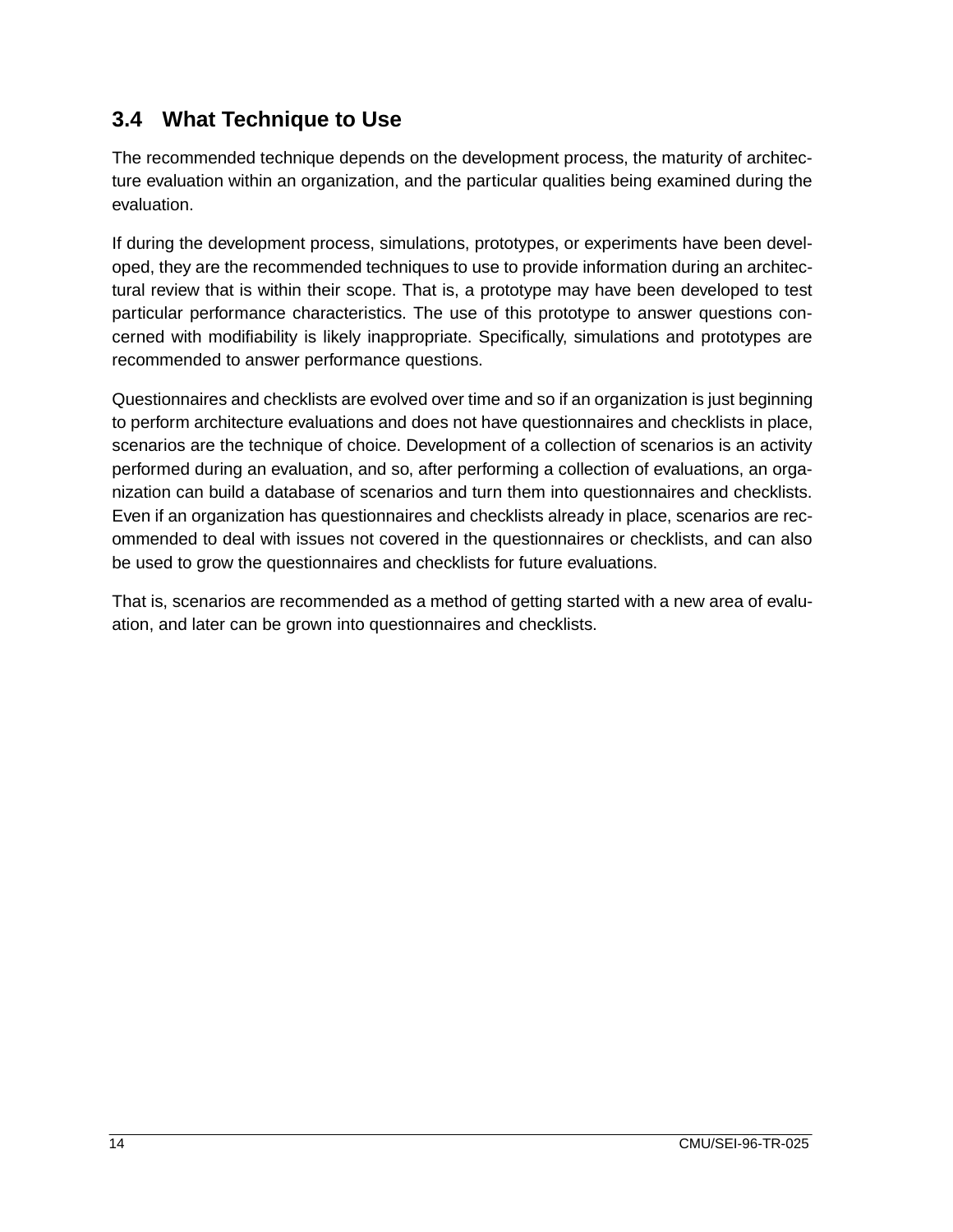# <span id="page-24-0"></span>**4 The Recommended Best Practice**

We have summarized the costs and benefits for architecture evaluation and categorized five different evaluation techniques. Next, we recommend the best practices for preparing, executing, and reporting on an architecture evaluation.

## **4.1 Evaluation Preconditions**

Preconditions are the set of necessary assets and conditions that must be in place before a successful evaluation can proceed. Preconditions include an understanding of the evaluation context, involvement of the right people, organizational expectations and support, evaluation preparation, and an appropriate representation of the architecture being examined.

### **4.1.1 Understanding of the Evaluation Context**

#### **Planned or Unplanned**

Architecture-level project evaluations usually occur in one of two modes. In the first, the evaluation is considered a normal part of the project's development cycle. The review is scheduled well in advance, built in to the project's work plans and budget, and follow-up is expected. In the second mode, the evaluation is unexpected and usually the result of a project in serious trouble and taking extreme measures to try to salvage previous effort. These two kinds of evaluation are fundamentally different; they have different goals, different agendas, are subject to different expectations, and produce different results.

The planned evaluation is ideally considered an asset to the project, at worst a good chance for mid-course correction. The review can be perceived not as a challenge to the technical authority of the project's members, but as a validation of the project's initial direction. Planned evaluations are proactive.

The unplanned evaluation, however, is more of an ordeal for project members, consuming the project resources and schedule from a project already struggling with both. It tends to be more adversarial than constructive. It is used only when management perceives that a project has a substantial possibility of failure and needs to make a mid-course correction. Unplanned evaluations are reactive.

Because this document is a recommendation of best practices, we will not deal with unplanned reviews. It is the recommendation of this report that architecture evaluations be an integral part of the development process, planned and scheduled in advance, along with follow-up activities. When architecture evaluations are performed as a planned part of the software life cycle, unplanned evaluations should never be required.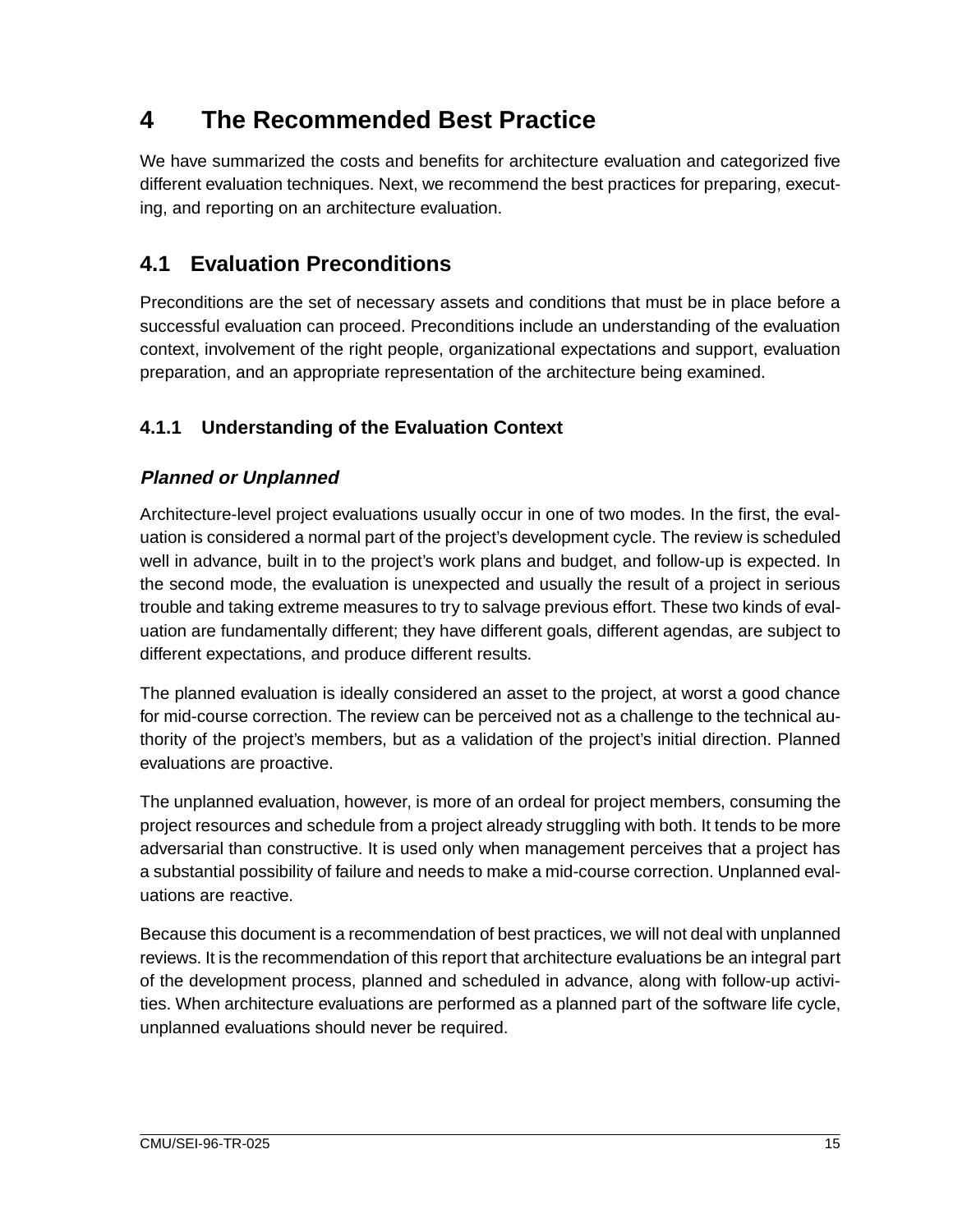#### <span id="page-25-0"></span>**Discovery or Validation**

Some practitioners recommend an early, lightweight "architecture discovery review," at a point during development after requirements have been set but before architectural decisions have become firm. In this context, the requirements have not yet been validated in the context of a formal mapping to an architecture or design approach. This is the ideal time to challenge requirements on the basis of their feasibility or cost of implementation.

Such a discovery review would be held in addition to (not in lieu of) the type of full architecture evaluation that examines a set of architectural decisions against a presumably unbending set of functional and quality requirements.

These two reviews attack different kinds of decisions and can analyze for different kinds of qualities. The discovery review uncovers a delicate balance that must be respected. If no architectural decisions have yet been bound, there can be nothing to discuss. If decisions have been strongly bound by this stage, then some expense will be incurred by changing them. The prime assumption of discovery reviews is that some decisions have been made, but that these decisions are typically not strongly bound to an architecture and can be changed without great expense. Discovery reviews are less costly, but since most architectural decisions have not been evaluation-determined at the time of this review, the perceived benefits are less.

#### **Purpose of the Evaluation**

It is important that the scope of the evaluation be kept under control. An evaluation could investigate many things, including whether the project's intended functionality can be achieved and whether all quality goals can be met. In order to focus the evaluation, we recommend that a small number of explicit goals be enumerated. The number of goals upon which to focus should be kept to a minimum, around three to five. An inability to define a small number of highpriority goals for the evaluation is an indication that the expectations for the review (and perhaps the system) may be unrealistic. These goals define the purpose of the evaluation and should be made an explicit portion of the evaluation contract discussed in Section 4.1.3.

#### **Size of System Being Evaluated**

There is a cost associated with any review, and the benefits should exceed the cost. The type of evaluation we are advocating here is suitablfor medium- and large-scale projects but may not be cost-effective for small projects. Based on the costs of the evaluation discussed in [Sec](#page-14-0)[tion 2](#page-14-0), we recommend an evaluation for projects that consume more than four person-years of effort.

### **4.1.2 The Right People**

There are two groups of people whose participation is essential to a successful evaluation. Representatives from each of these groups must be available at some point during the architecture evaluation.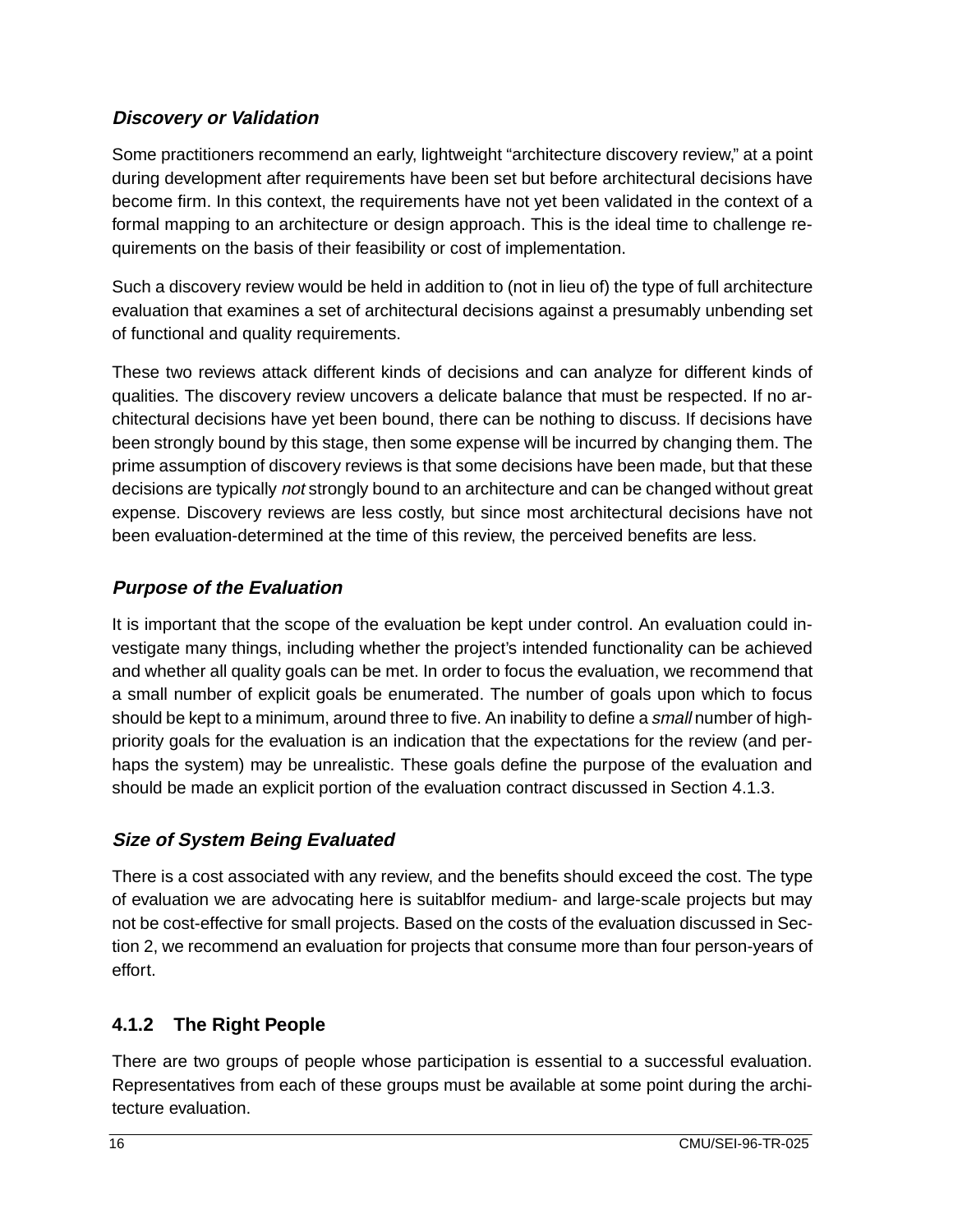#### **Project Representatives**

The project should be represented by the system architect, the designers for each major component, and the system stakeholders.

It is imperative to secure the time of the project's architect, if available, or at least someone who can speak authoritatively about the architecture and design. Although motivation for design decisions is important, this person (or these people) should be primarily able to communicate the facts of the architecture quickly and clearly.

For very large systems, the designers for each major component need to be involved to ensure that the architect's notion of the system design is in fact reflected and manifested in the lower levels of the design.

The project's stakeholders must be identified, so that their interests will be represented in the evaluation. Stakeholders include developers, managers, customers, different types of users, installers, maintainers, contract monitors, and subcontractors. If the system must interact with other systems, the set of stakeholders must include representatives of the other systems as well—possibly even including the organization's competitors. Individuals should be assigned who can speak for these roles. It is essential to identify the customers for the evaluation report and to elicit their values and expectations.

#### **Evaluation Team**

As we have already indicated, software architecture evaluation teams ideally are separate entities within a corporation. The evaluation team must be assembled in a way that addresses the following:

- The team must be perceived by the development project as impartial, objective, and respected. The team must be seen as being composed of people appropriate to carry out the evaluation, so that the project personnel will not regard the evaluation as a waste of time, and so that the team's conclusions will carry weight.
- The team members should expect to spend at least 100% of their nominal work time on the evaluation as it runs its course. Late-night planning sessions and off-the-record breakfast meetings with project personnel are the norm.
- The team should include people highly fluent in architecture and architectural issues and be led by someone with solid experience in designing and evaluating projects at the architectural level.
- The team should include at least one system domain expert—someone who has built systems in the area being evaluated.
- The team should include someone to handle logistics: scheduling meetings, reserving conference rooms, handling travel arrangements, making copies of documentation, distributing read-ahead material, ordering lunches, procuring supplies, and so forth.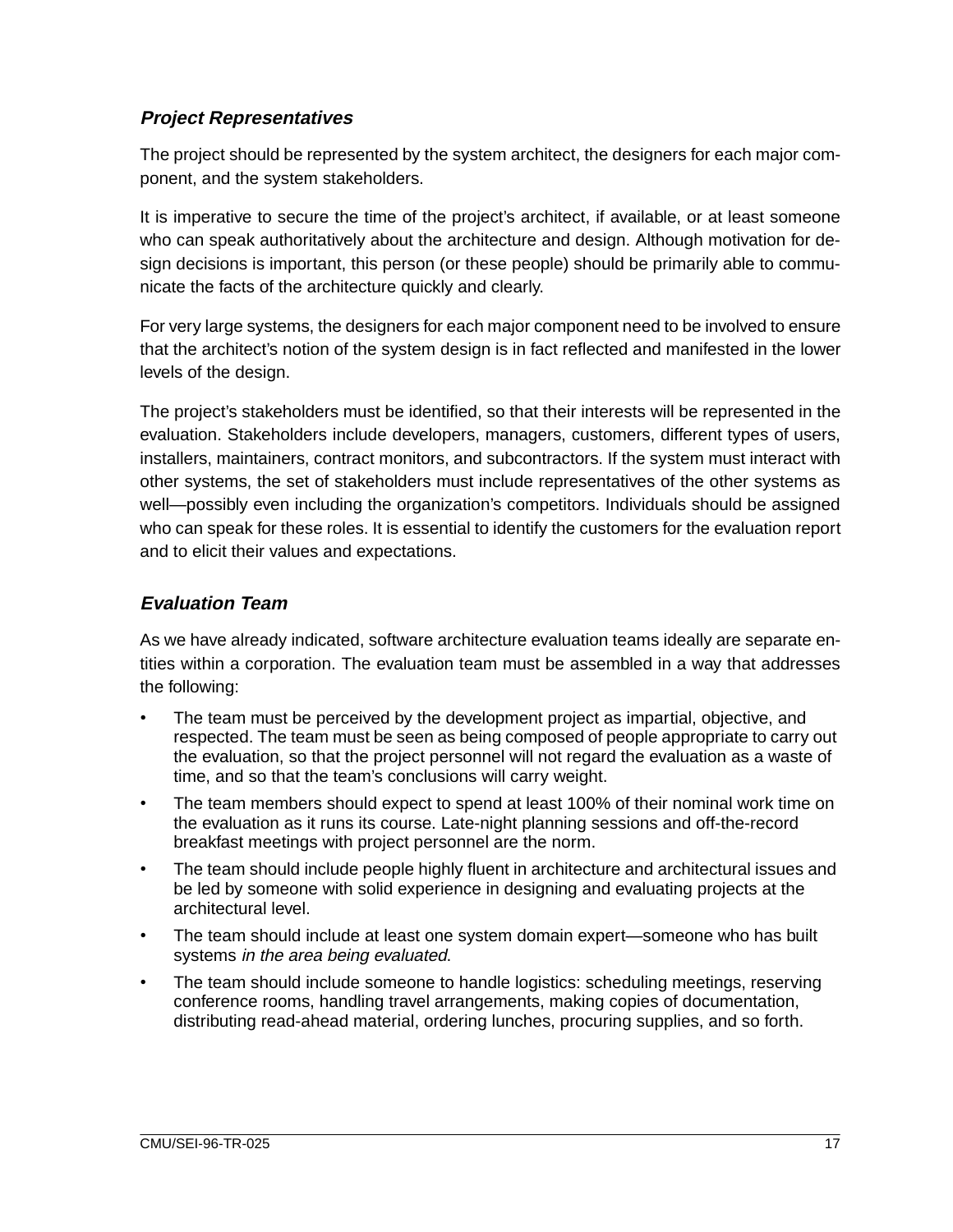<span id="page-27-0"></span>The team should include a librarian responsible for organizing and making available the documentation about the project.

- The team should be located as close to the source of the artifacts it will be examining as possible. Locality will simplify logistics and enhance communication with project personnel.
- The team, ideally, should include an "apprentice" reviewer to propagate architecture review capability, as well as provide for reviewer turnover to avoid burnout.

In addition, the team must have access to the following resources:

- Applicable domain knowledge is crucial and must be available from consultants to the team, if not resident on the team itself.
- Access to the design documents, any working prototypes, or even (on rare occasions) the source code, if it exists.
- Knowledge of the evaluation criteria, such as might be represented by a performance engineer, if not resident on the team itself.
- Support staff will be needed to assist in review process logistics and report generation.

#### **4.1.3 Organizational Expectations and Support**

Critical to evaluation success is a clear, mutual understanding of the expectations of the organization sponsoring the review, as well as support for the review in terms of organizational resources.

#### **Contract**

Senior managers need to set expectations for the review to both the evaluation team and the project personnel. A mechanism for this is a contract that determines

- who will be told what upon completion of the evaluation
- what will be the evaluation criteria (and, by implication, what will not)
- what and who will be made available to the evaluation team
- what follow-up is expected on the part of the evaluation team and the project
- expectations (for the project) of the maximum time the review is expected to take

The process of negotiating the contract may be as important as the contract itself. The eye-toeye communication necessary to forge a contract may be the largest factor in setting realistic expectations.

It should be understood that analysis at the architectural level is not a definitive analysis. All that can be determined at the architectural level is that it is feasible that the resulting system will have the desired qualities. There are no guarantees: a poor implementation of a good design will likely perform poorly. Thus, an important part of expectation setting is making sure that all review stakeholders understand the nature of the results.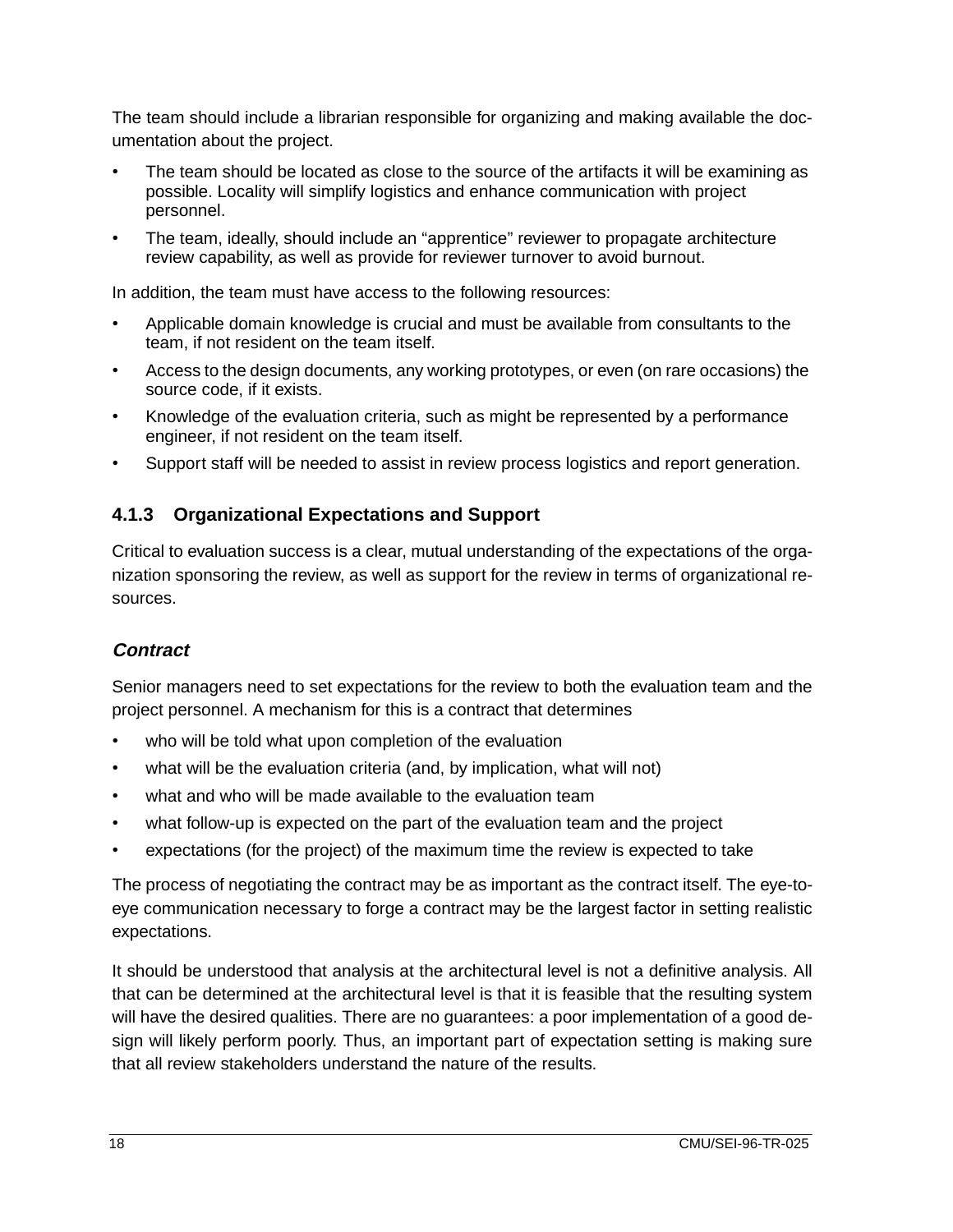### <span id="page-28-0"></span>**Supporting Culture**

A clear understanding of the supporting culture within the organization is essential. How ingrained does the organization make architecture evaluations? In particular, the following questions should be answered:

- Is the evaluation part of the organization's standard project life cycle?
- Is it considered career-enhancing to serve on an evaluation team?
- Does the organization recognize a standing capability to perform an architecture evaluation as a core competency that is worth investing in? Is the organization willing to invest the necessary resources such as the long-term diversion of one or more valuable architects from development projects to cultivate evaluation capability?
- Is there a standing evaluation organization? Although evaluators may rotate on and off the evaluation team, there are tangible benefits to keeping a core evaluation team. They include
	- Working relationships are established and maintained.
	- Experience can be transferred from one evaluation to the next, thus building up a corporate knowledge base about techniques, criteria, methods, and approaches.
	- The normal inertial start-up time of a team with members who are unfamiliar with each other can be avoided.

#### **4.1.4 Evaluation Preparation**

Certain materials must be prepared to permit a successful architecture evaluation.

#### **Agenda or Goals**

An agenda is needed for focus. The agenda should be detailed, but flexible. Often, information elicited during a review will launch an area of investigation not previously considered. If the architecture evaluation does not take the form of a review meeting (for example, the evaluation could be a report which an independent team prepares), the goals for the evaluation, as well as the evaluation criteria, must be spelled out clearly. For example, rather than saying that "our system should be integrable," a criterion should state a more specific goal, such as "our system should integrate with system X with no more than 10 person-days of effort."

#### **Read-Ahead Materials for Project Personnel**

Read-ahead material that offers some guidance for review preparation should be provided by the evaluation team to project personnel. Ideally, this is a checklist of questions that the reviewers will ask.

If questionnaires or checklists are going to be used during the evaluation, they should be presented to the development group prior to the review. In fact, if these are organization-wide artifacts, they should be presented to the development group when the project is initiated.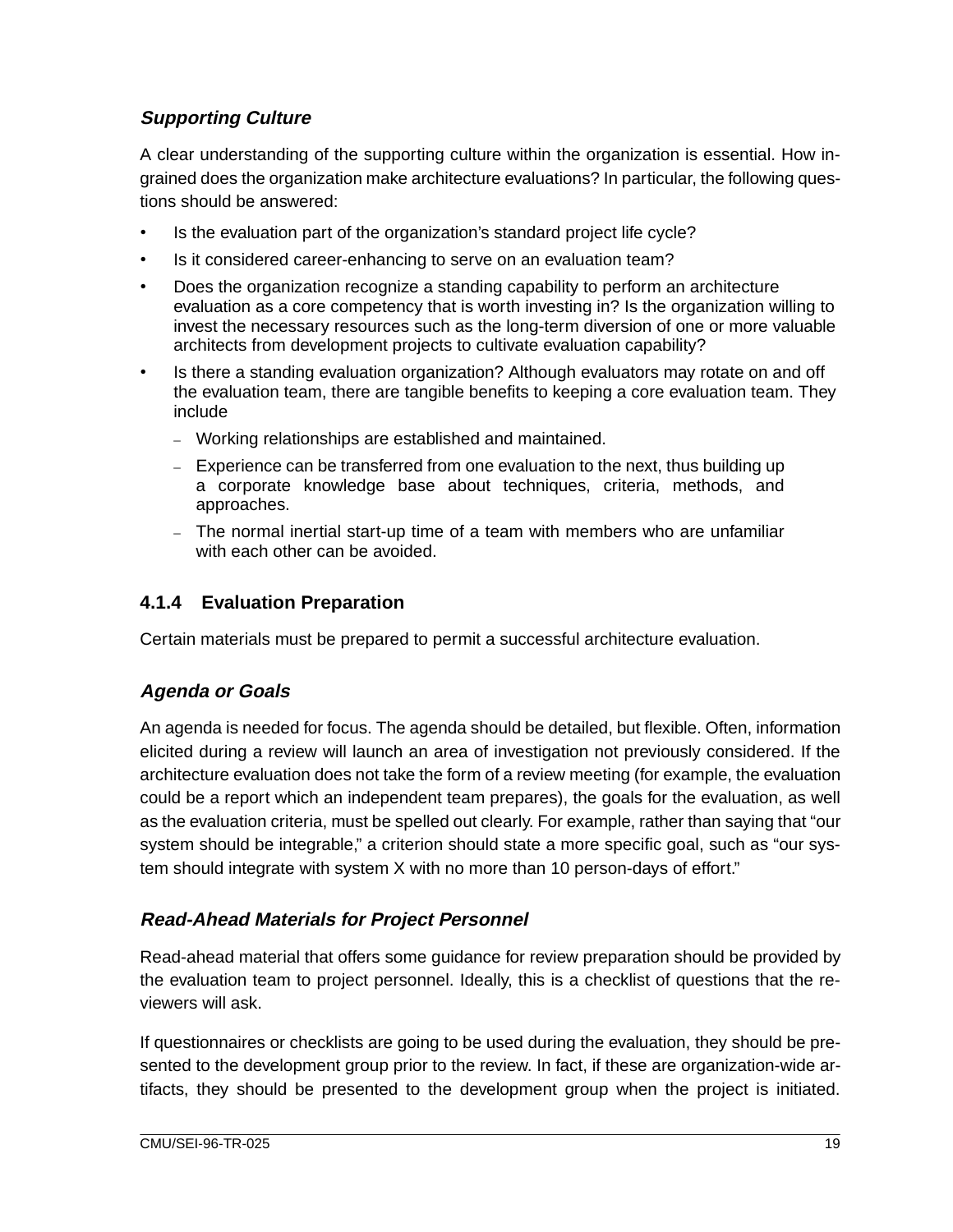Ensuring that the development group has the questions prior to the review will enable them to prepare answers and make adequate preparations; otherwise, review time must be spent preparing the responses. It may also have the long-term effect that the development groups will steer their designs to perform well on the evaluation—which, as long as the evaluation adequately addresses the issues important to the organization, is the whole point.

Scenarios are system-specific and should be created to reflect all of the stakeholders' concerns. This requires input from the various stakeholders. Prior to the review, the evaluation team should iterate with the various stakeholders and develop a collection of scenarios on which the evaluation will be based.

#### **Read-Ahead Materials for Evaluation Team**

The evaluation team needs access to materials that describe the architecture and discuss the rationale behind architectural decisions. Expectations should be set about the level of detail of the material: 50 pages would be preferable to 500 or 1. Ideally this material will address the preestablished checklist of questions that the reviewers will ask. This is important, because it not only prepares the development team to answer these questions clearly, but it can motivate them to address these issues in the architecture. That is, the knowledge that such questions will be asked during an evaluation can positively affect the architecture, by forcing it to explicitly address these questions from the earliest stages of design.

This assumes that the architecture and the requirements are in a concrete enough form to be unambiguously documented and that they have been. If this is not the case, elicitation of this information will be the first order of business in the evaluation itself.

In organizations in which this evaluation process is part of the culture, it is far less likely to be the case that the architecture and requirements have not been adequately documented by the time the evaluation begins. In organizations without standard representations for requirements and architectures, the evaluation team may distribute templates for desired documents that illustrate to project personnel the kind of information required and approved forms for conveying it.

#### **Ranked Requirements**

We have already stressed the importance of scoping the evaluation. One concrete way to do this is to rank quality and function requirements of the system before the evaluation begins. Requirements frequently are in conflict and this prioritization will help to resolve those conflicts when they arise. Industrial experience suggests that three to five is a reasonable maximum number of quality attributes to try to accommodate. Such a ranking of requirements serves the project by preventing the architecture from being muddied by the lobbying from representatives of a large number of conflicting quality attributes. If more desired quality attributes are expressed, they should be ranked as "above-the-line" or "below-the-line." Attributes that are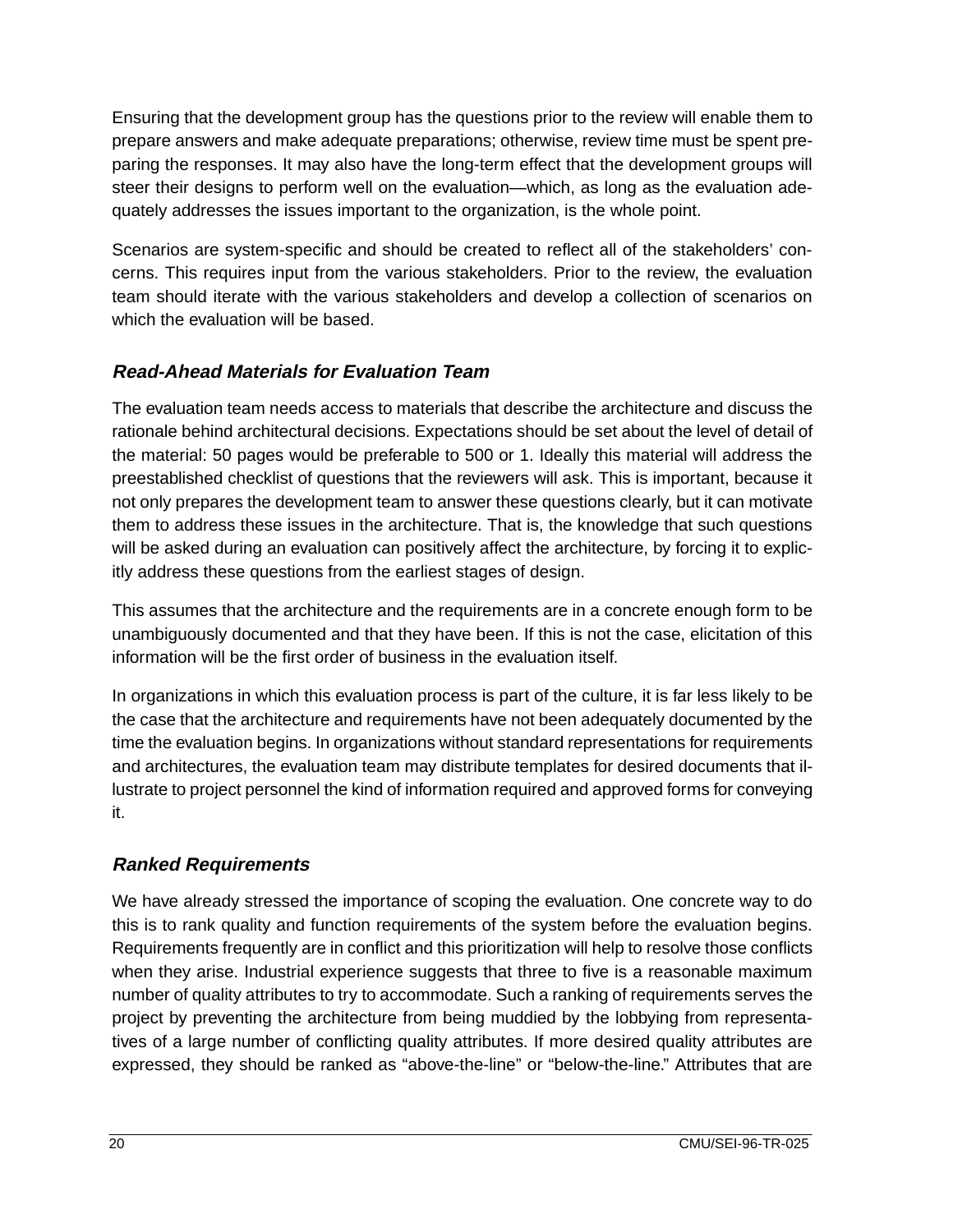<span id="page-30-0"></span>"above-the-line" must be addressed by the architecture. The other attributes, while desirable, may be sacrificed due to deadlines, budgets, or increased software complexity.

#### **4.1.5 Architecture Representation**

We have been assuming up to this point that some description of the architecture is available before the evaluation. Over time, the culture of an organization that favors architecture will ensure this. But initially, it will likely be the case that no such documentation exists. In such cases, the elicitation of the architectural description becomes a part of the evaluation process. Most consultants assume this mode of operation.

It was clear from our workshops that no standard architecture representations (beyond boxand-line diagrams) have been used in formal architecture evaluations. Nor is it likely that such a representation language will emerge very soon. Most of our evidence for this comes from AT&T where they have been doing these evaluations for eight years without a standard description language. Though Rational Software Corporation supports several object-oriented architecture representations, the architectural descriptions are done by external consultants and not the project teams [Kruchten 95].

Whereas no formal architectural representation language has emerged, we did notice two kinds of architectural descriptions that are used: criteria-driven and representation-driven, described below.

#### **Criteria-Driven Architecture**

For some reviews, the representation of the architecture is not a critical issue as long as the architecture's "fitness to purpose" can be determined. In this case, the architectural information provided for the evaluation is dependent upon the specific review criteria, often expressed by a set of scenarios or the high priority questions in a questionnaire or checklist. Declaring a specific quality as important (for example, security) will result in certain aspects of the system being revealed in the architecture and others hidden. A specific set of scenarios will determine, for instance, the granularity at which a set of architectural components and interconnections should be expressed. Change the scenarios and the architecture description is also likely to change.

#### **Representation-Driven Architecture**

If there is a standard representation language, such as Krutchen's "4+1" approach [Kruchten 95], or Software Architecture Analysis Method's simplistic data/control flow notation [Kazman 96], the information provided by the architecture description is dictated by the notation. Determining whether the description is complete is usually left to the evaluation team. Over time however, questions asked of the architecture will tend to be ones that can be answered by the representation. An organization needs to guard against having the representation drive the evaluation criteria.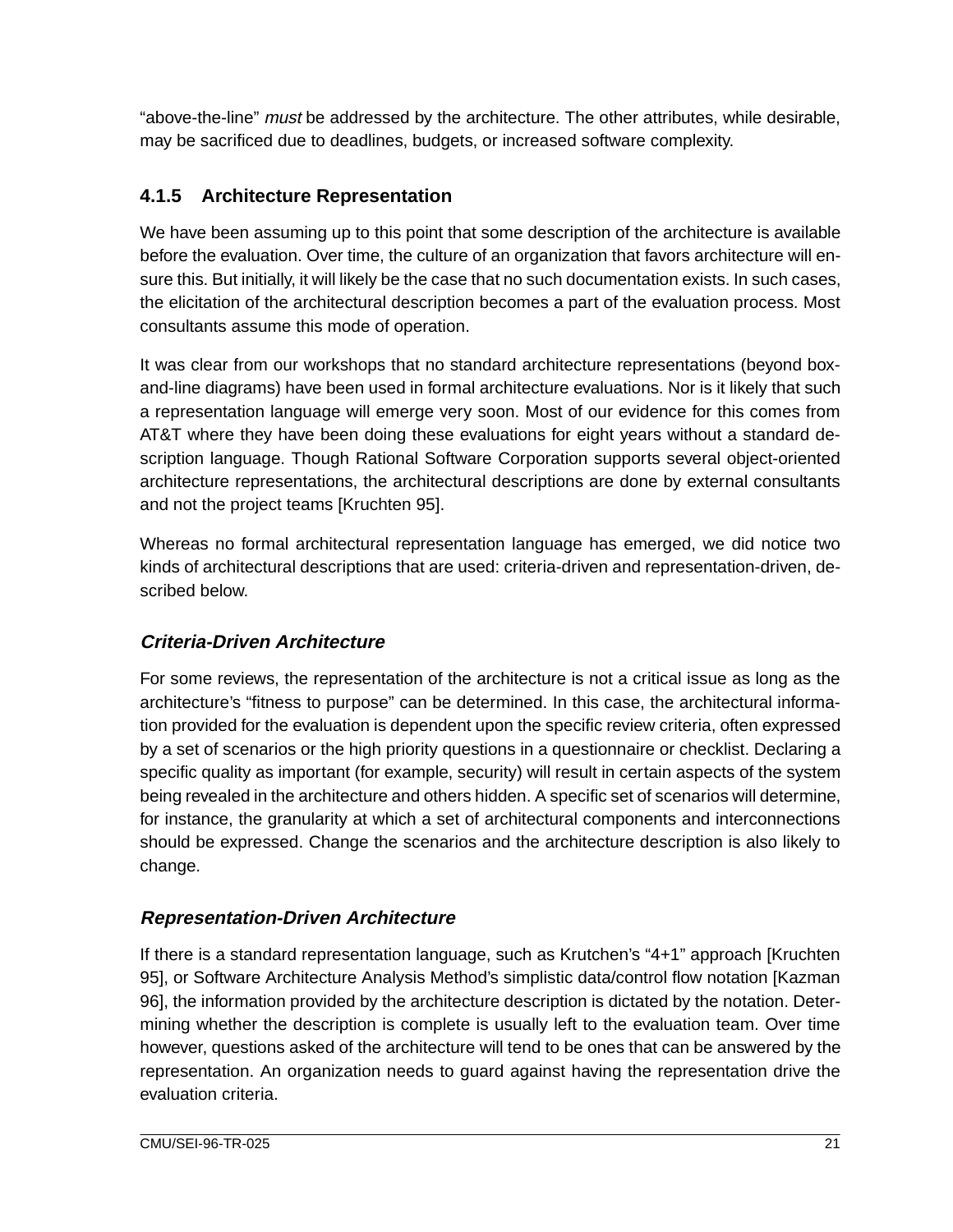## <span id="page-31-0"></span>**4.2 Evaluation Activities**

During an evaluation, there are activities to evaluate the system and activities to record and prioritize the results. The execution of these activities will depend upon the precise evaluation technique employed (see Section 3).

#### **4.2.1 Recording And Prioritizing**

During the evaluation, the evaluation team is attempting to highlight critical issues that are raised in support of or (more importantly) against the architecture. Each issue raised during the review is documented. For example, these could be written on index cards and pinned to a board, or stored in a widely accessible location, such as a corporate database. At convenient points during the evaluation, the participants' comments on critical issues are organized by theme. The evaluation team then rates the themes as *project-threatening, major, or minor.* Thus, at the conclusion of the review, there is a prioritized list of issues that can be reported to higher management and used to determine follow-up activities.

#### **4.2.2 Evaluating**

There are many qualities that can be the subject of an evaluation. As one of the preconditions of the evaluation, the primary qualities to examine have been agreed upon. The most common ones to come up in the workshop were cost, functionality, performance, and modifiability. We address these in turn below.

#### **For Cost**

Every architecture evaluation should consider the cost consequences of the proposed design. There are a variety of cost models that can be used to estimate cost and most are organization-dependent. The goal is not to come to a precise determination of projected cost during an architectural evaluation, but to see if there are any features in the architecture that are suspected to be sources of undue risk and, potentially, unbound cost.

#### **For Functionality**

Sometimes it is unclear where in the architecture particular functionality is to be executed or how the various aspects of the functionality are distributed across the components of the architecture. The evaluation team should understand the essential functions of the system and should look to see how that function is unambiguously defined in the architecture representation or described succinctly by the architect. A response to the question, "How is X done?" that takes the form, "X could be done either here or there," indicates a potential problem that should be recorded as an issue.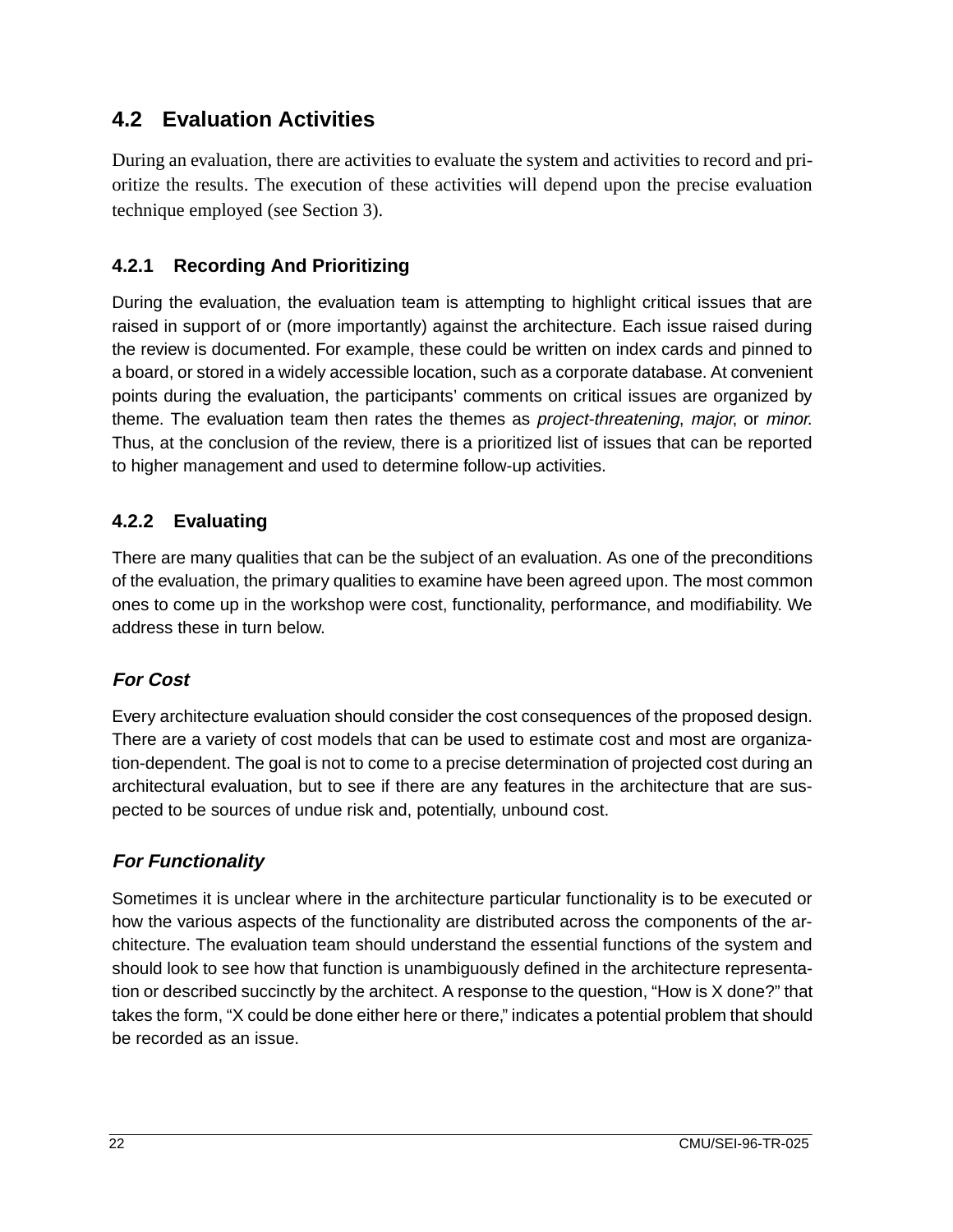Distributing functionality across several components is not an issue of concern for functionality, although it could be an issue for modifiability. Other functionality-related issues that are important to examine include

- making sure there are written requirements in all key areas
- checking that the functionality of the architecture system is complete with respect to these functional requirements
- checking that the system acceptance criteria exist

### **For Performance**

To evaluate performance, usually in terms of resource utilization, several pieces of information are required [Smith 94]. These include

- work load information, which for the scenario under investigation consists of the number of concurrent users, request arrival rates, and performance goals
- a software specification in performance terms, which consists of execution paths and programs, components to be executed, the probability of execution of each component, the number of repetitions of each software component, and the protocol for contention resolution used by the software component
- environmental information, where binding decisions have been made. This information consists of system characteristics such as configuration and device service rates, overhead information for "lower level" services, and scheduling policies

Resource utilization can be derived from the three types of information given above; it consists of CPU usage (or number of instructions executed per unit time), input/output activity, number of database calls, amount of communication and other device usage, amount of service routine usage, and memory usage. This resource usage is then compared to the resource budget for the system to determine (as a rough estimate) whether a performance issue exists.

### **For Modifiability**

Modifiability questions are best addressed via scenario-based techniques. Modifiability evaluation depends both on individual scenario evaluations and on the cumulative effect of all of the scenarios.

### **Effects of Individual Modifications**

Each modification scenario is reviewed from the point of view of the modification's difficulty. This difficulty depends on how many different components need to be modified and how difficult the modification of each component will be. The technique to determine the difficulty is similar to the technique used for tracking requirements. That is, the developers explain how the modification is to be performed and what the difficulties will be. Indications of problem areas should be recorded.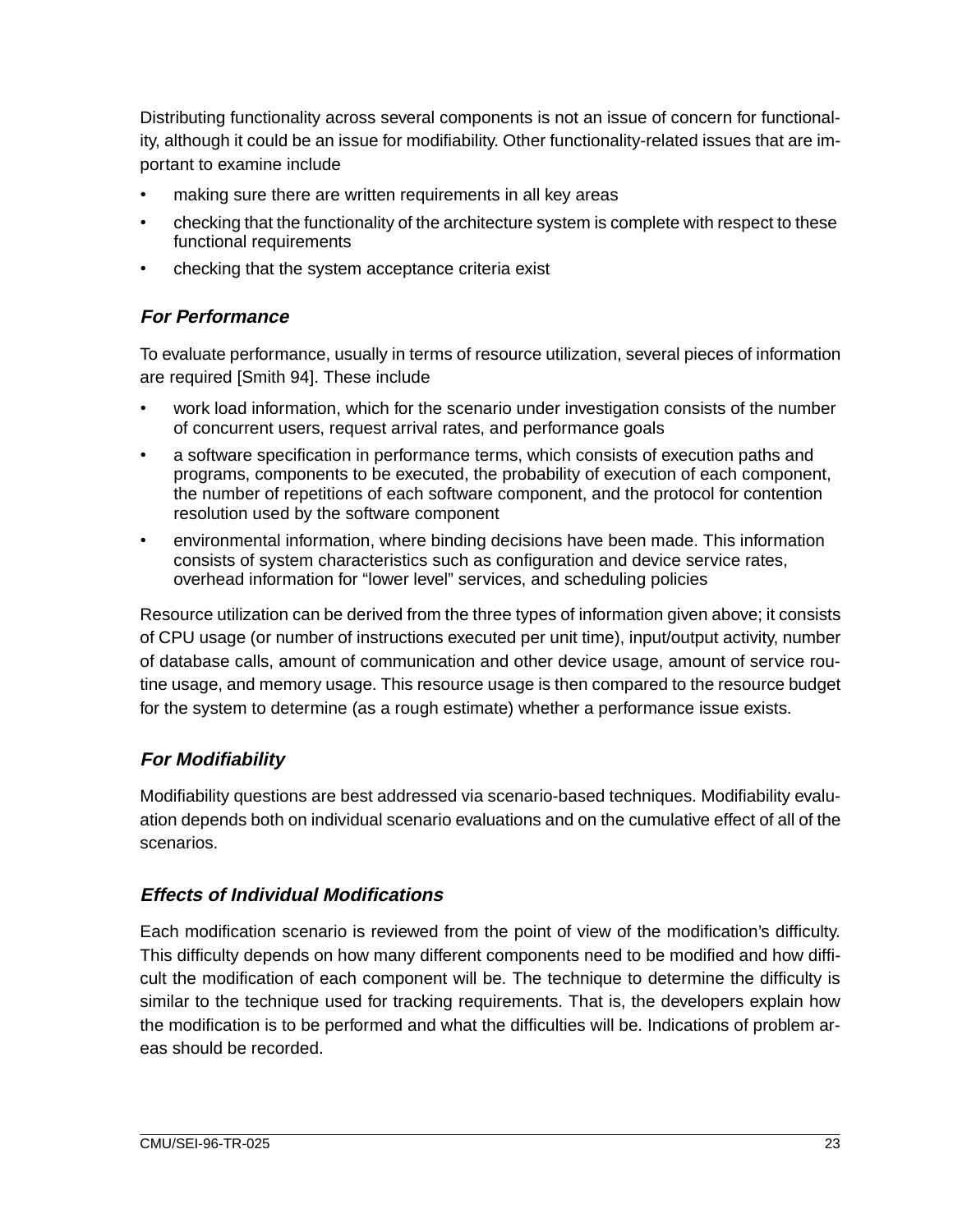#### <span id="page-33-0"></span>**Effects of Overlapping Modifications**

Modifications to an architecture may interact with each other. That is, if one component must be changed to support two unrelated modifications, those modifications are more likely to be a source of problems (that is, a source of increased complexity) than two similar modifications performed on distinct components. Thus, the components affected by multiple modifications need to be examined in an attempt to estimate the cumulative complexity of these changes. One simple estimation technique for this is to add together the difficulty of each individual modification. This gives a first-order estimate in line with the accuracy of architectural estimates in general.

#### **4.2.3 Reviewing Requirements**

Each serious issue that is raised during the evaluation needs to be examined both from the point of view of modifying the architecture and from the point of view of modifying the requirement(s) that caused the issue to be raised. For example, if there is a performance issue, it can be resolved by either increasing the performance of the system in some manner or reexamining the performance requirement. Sometimes requirements are set without careful examination of the system context, and the specific requirement that is driving an issue should be revisited. There also may be a tendency to "gold-plate" a system by requiring functionality and performance levels that aren't really needed. Sometimes this is justified by a business case but other times this should be resisted. An architecture evaluation is an early opportunity to ferret out nonessential or conflicting requirements.

#### **4.2.4 Reviewing Issues**

All of the issues that were raised during the review, as well as their ongoing ranking, should be discussed in feedback made available to the development unit. In addition, there should be a check for the following early warning signs:

- The architecture is forced to match the current organization.
- Top-level architecture components number more than 25.
- One requirement drives the rest of the design.
- The architecture depends upon alternatives in the operating system.
- Proprietary components are being used when standard components would do.
- The component definition comes from the hardware division.
- There is too much complexity (e.g., two databases, two start-up routines, two errorlocking procedures).
- The design is exception-driven; the emphasis is on the extensibility and not core commonalities.

The development unit is unable to identify an architect for the system.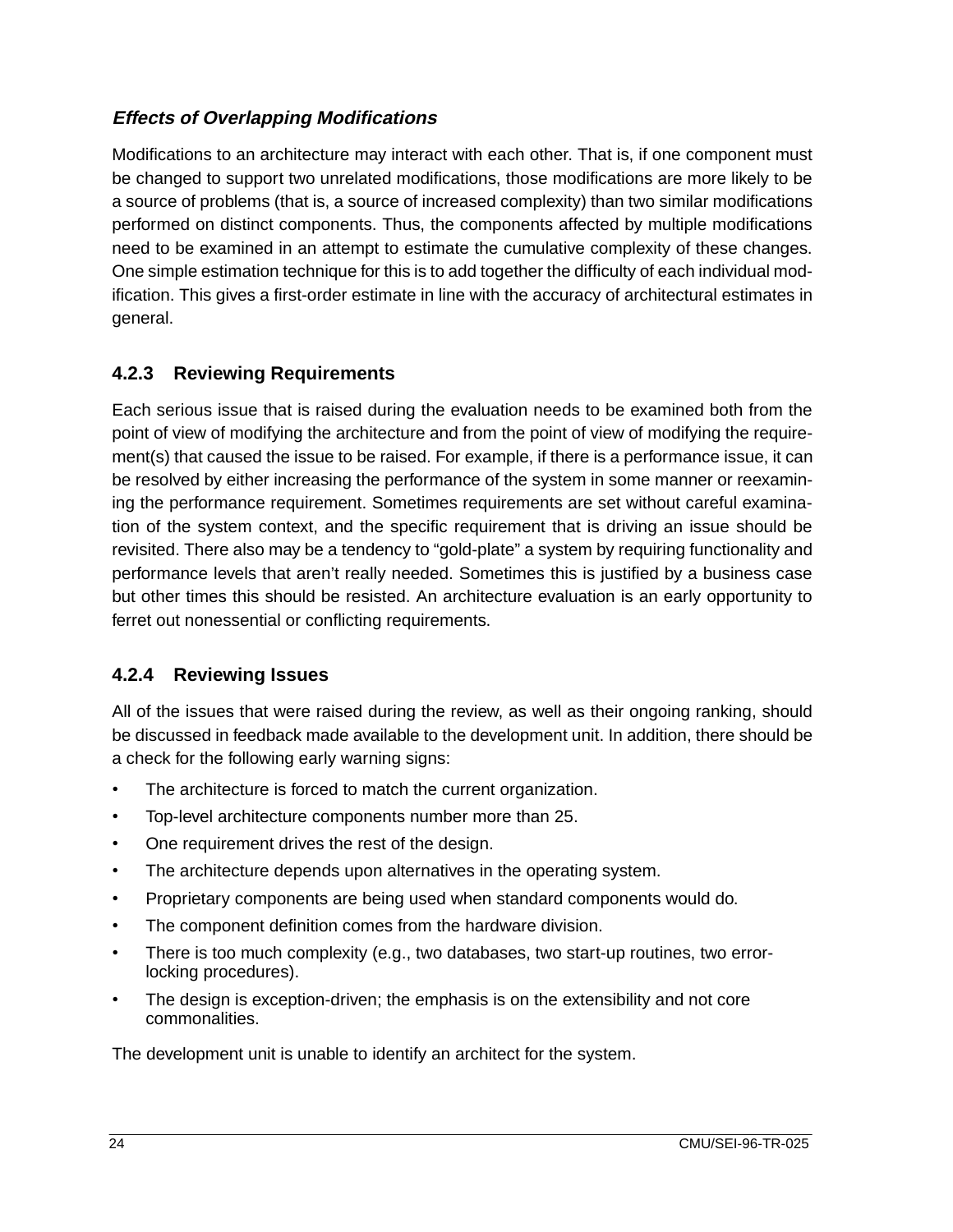### <span id="page-34-0"></span>**4.2.5 Reporting Issues**

The final review activity is to create and present a report in which all of the issues, along with supporting data surfaced during the review, are described. The report should be circulated in draft form to all of the review participants to catch and correct any misconceptions and biases and to correlate elements before the report is finalized.

## **4.3 Evaluation Output**

The output of an architecture evaluation should minimally include a report that describes a set of ranked issues (project threatening, major, and minor) determined during the evaluation. Other output that is created by virtue of the evaluation process includes the set of scenarios used to evaluate the architecture, preliminary system predications, an identification of potentially reusable components, and enhanced system documentation.

#### **4.3.1 Ranked Issues**

The categorized and ranked issues recorded during the evaluation activities are documented formally, along with the data supporting the issue identification. Remember that the evaluation team must determine whether each issue is project threatening (requiring immediate attention before the project can proceed), major (important issue with the architecture that will ultimately have to be corrected in later versions of the system) or minor (not necessary to correct, but advisable for long-term success).

#### **4.3.2 Report**

A formal report is delivered to the party or parties sponsoring the evaluation, as well as to the review participants. The report can also contain architectural descriptions and results of individual analyses if they are particularly illuminating or produced as a result of the evaluation and not located elsewhere in the system documentation. The report is usually presented to the project manager or review-sponsoring individual.

#### **4.3.3 Scenario Set**

The set of scenarios that was used to exercise the architecture during the analysis becomes part of the system configuration and can be used to analyze an improved system or a related system, as well as to form the basis of eventual test cases. As already indicated, scenarios developed for common systems will, over time, be used to formulate more generalized questionnaires and checklists.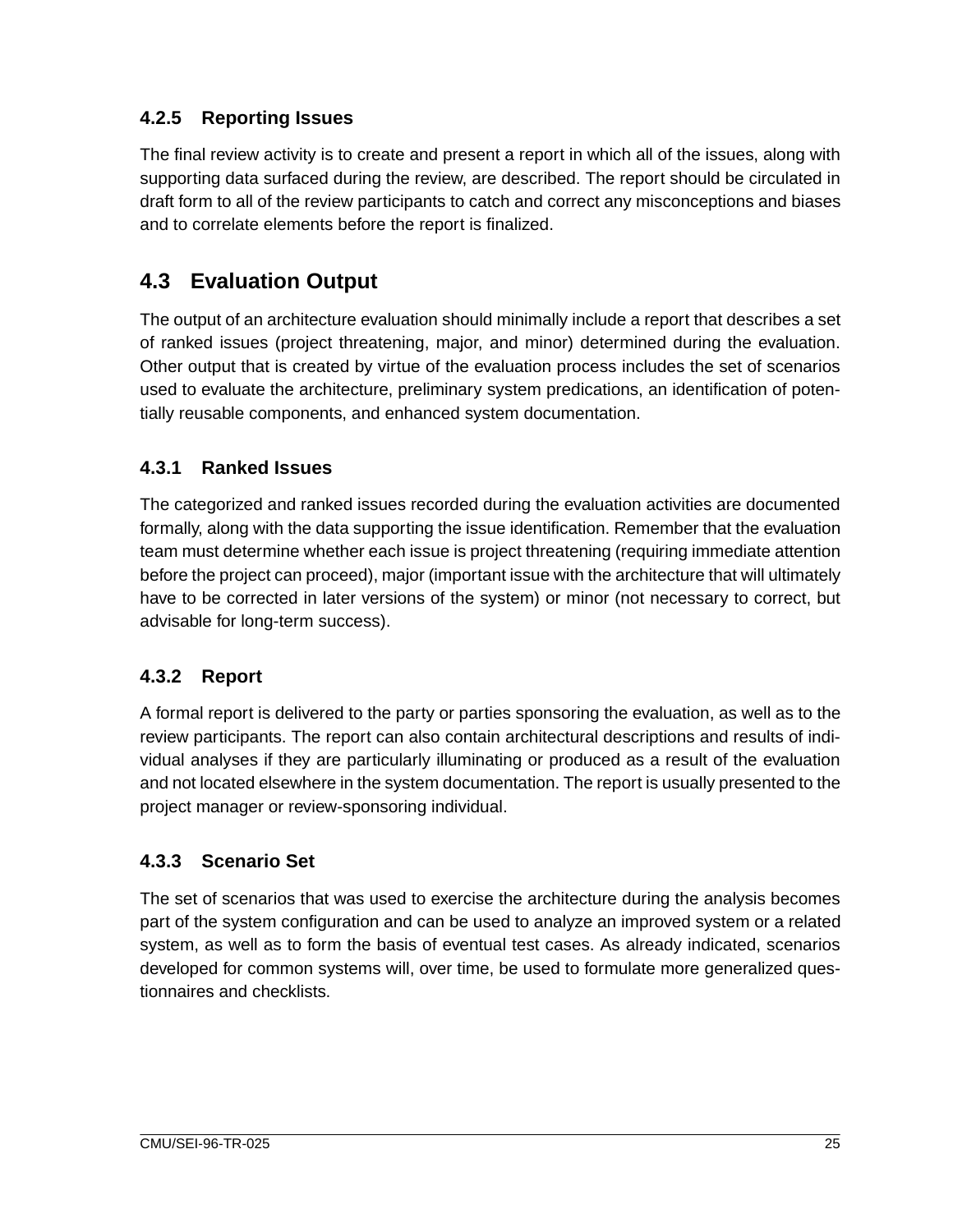#### <span id="page-35-0"></span>**4.3.4 Preliminary System Predictions**

Depending upon the criteria that drive the evaluation, certain predictions about the eventual system will emerge. If performance was a key architecture evaluation criteria, it is likely that, as a result of the evaluation, some rough worst-case/best-case performance predictions are available. If system modification was a key criteria, preliminary predictions of the kinds of modifications the system can support will surface. Among these predictions can likely be the set of potentially reusable design structures that could be shared by multiple similar systems.

#### **4.3.5 Enhanced Documentation**

The evaluation will precipitate the development of architecture representations, clarified requirements, and system scenarios as described earlier. Having an established architecture evaluation process will push an organization to standardize its representations of this information.

The aggregated output from multiple evaluations leads to courses, training, and improvements to the system development and architecture evaluation processes.

Outputs are delivered as specified in the contract although we recommend delivering the output to the project that was evaluated. The organization will also wish to keep scenarios and architectures from the evaluation as input to an improvement cycle for the evaluation process.

Costs and benefits of the evaluation should be collected. Estimates of the benefits are best collected from the manager of the development.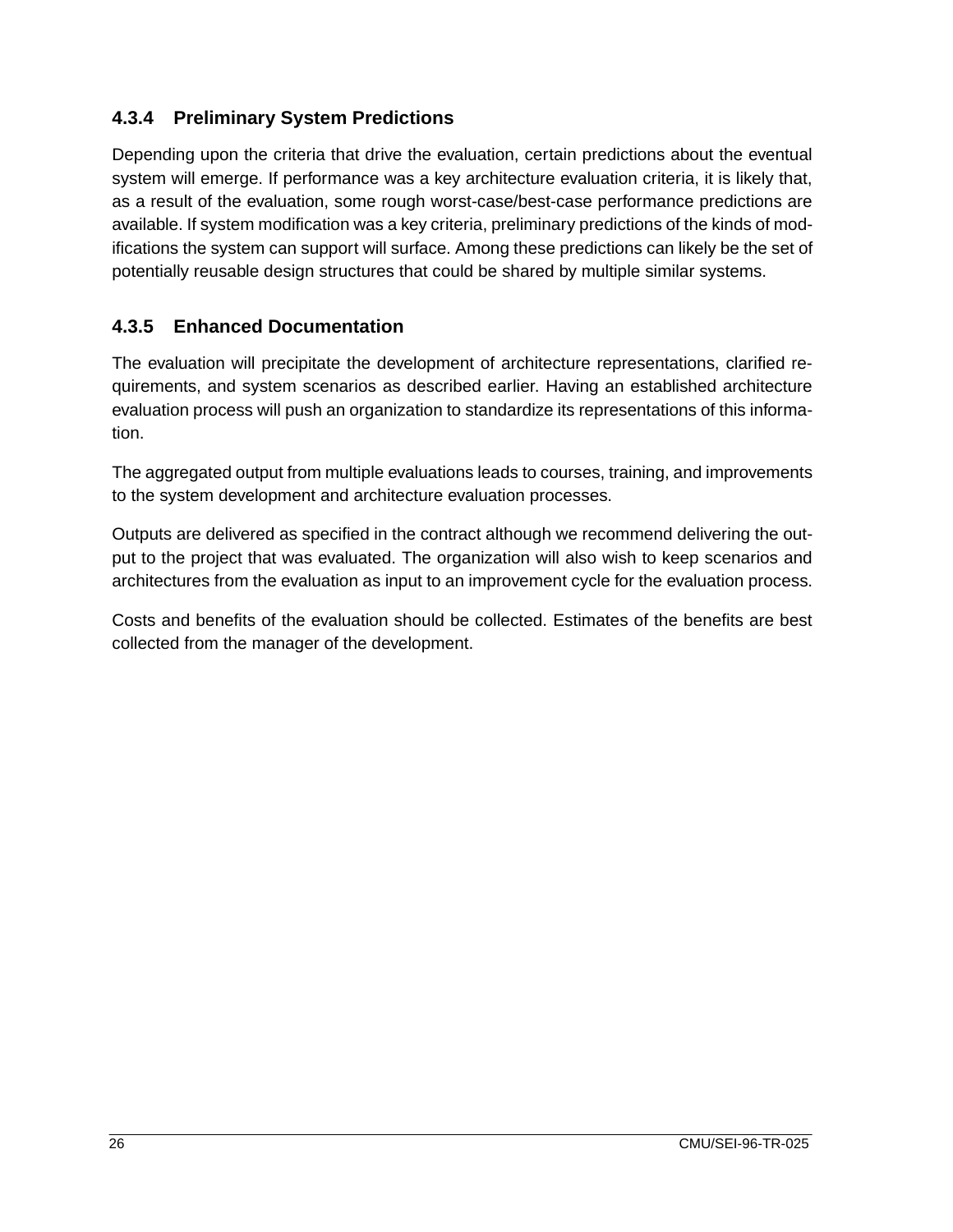# <span id="page-36-0"></span>**5 Recommendation Summary**

The main recommendations for architecture evaluations are summarized below.

### **5.1 Conduct a Formal Review with External Reviewers**

The major decision that drives many of the recommendations in this report is to hold an architecture evaluation as a formal review with external reviewers.

We recommend the formal and scheduled review because it provides a focus for an architectural evaluation. A review that is included in the schedule and that is known about far in advance by the developers causes the developers to produce particular artifacts such as an explicit architectural representation. Such artifacts are part of the best development practices, but are not always produced in practice. The recommendation for a review assumes that having an explicit system architecture is a key element to a successful development. The alternative is to view architectural evaluation as a portion of the normal development process. This isn't precluded by the review recommendation, in fact it is encouraged, but having a review provides a milestone and a schedule for the evaluation.

External reviewers are recommended for several reasons. They provide an independent perspective uncolored by pride of authorship. They provide a mechanism for importing architectural expertise. An external evaluation team provides a mechanism for developing an organization's architectural expertise and provides management with an additional verification mechanism.

## **5.2 Time the Evaluation to Best Advantage**

The recommendation is to hold the evaluation after requirements have been established and there is a proposed architecture to review. An architecture evaluation cannot be held prior to the existence of a proposed architecture. As described earlier, AT&T has a type of review called an "architecture discovery review" that is really a checking of the reasonableness of the requirements prior to an architectural review, but this type of review answers different questions. If performance is going to be a consideration during the evaluation (a common occurrence), there must be a provisional binding to hardware so that performance questions can be answered.

As time passes in any development effort, decisions are made about the system under construction. With every decision, modifications to the architecture become more constrained and, hence, more expensive. Performing the architecture evaluation as soon as possible reduces the number of constraints on the outcome of the evaluation.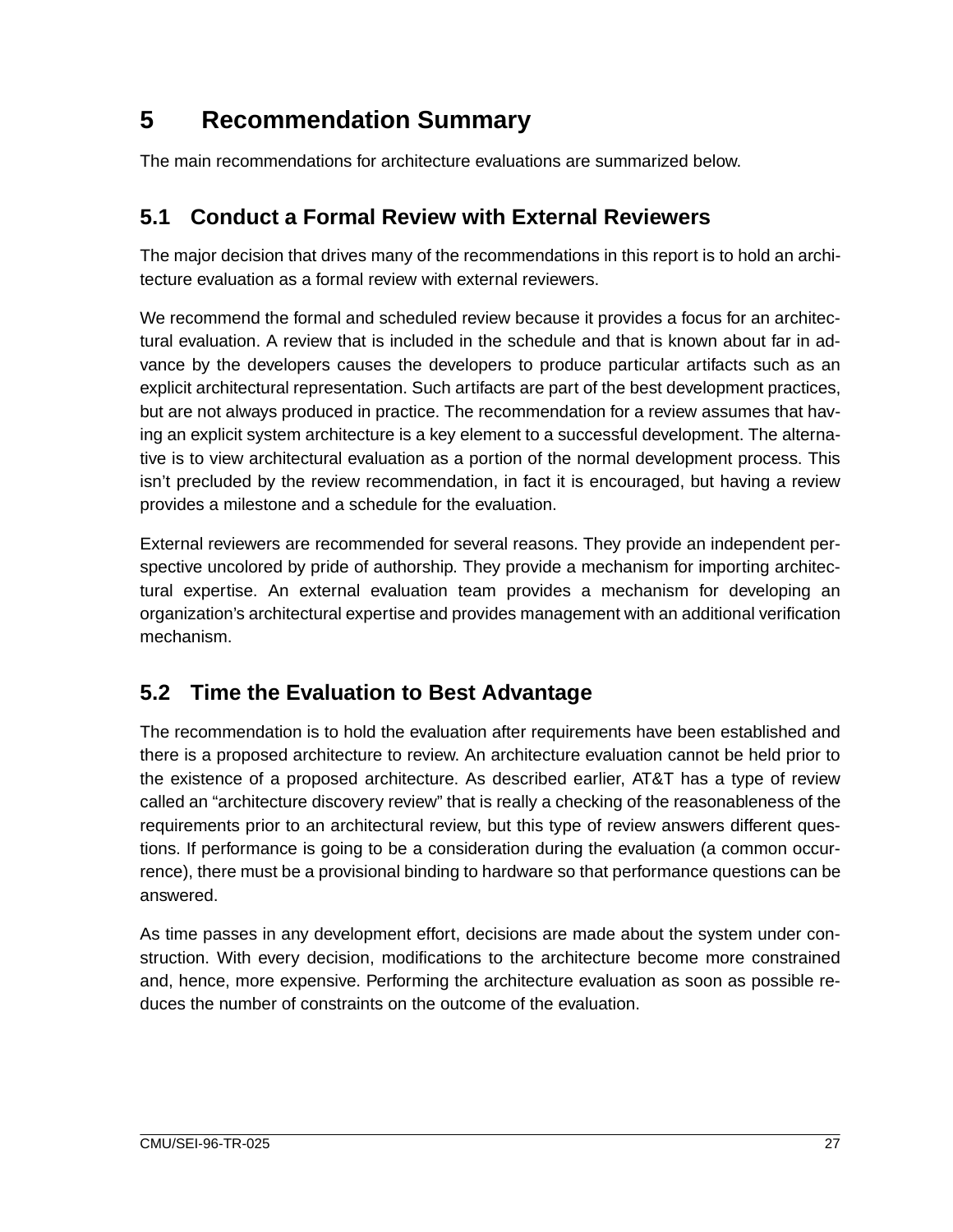## <span id="page-37-0"></span>**5.3 Choose an Appropriate Evaluation Technique**

In [Section 3](#page-18-0), we enumerated five different evaluation techniques, distinguishing between questioning and measuring techniques. Scenarios are beginning to emerge as a universally recommended technique for organizations beginning to adopt architecture evaluation practices. The other questioning techniques are derived from scenarios as an organization's evaluation practices mature.

Prototyping tends to be an expensive technique and is usually inappropriate just for the purposes of a review. Prototyping is a popular technique in requirements elicitation, but those prototypes usually do not bear any resemblance to the final system and so their architecture is not subject to this evaluation.

Simulation at a medium or coarse grain is the recommended technique for performance, again because of expense. Because of the existence of performance models and simulation systems, developing and analyzing a simulation is not an expensive undertaking.

Metrics may be useful to help understand the modifiability of the proposed design but metrics make assumptions about the types of modifications that are going to be performed and these assumptions and their relevance to the system under review must be understood. In general, the assumptions that underlie metrics are not enumerated explicitly, and so we did not emphasize them as an evaluation technique.

## **5.4 Create an Evaluation Contract**

Since we recommend that the evaluation be done by an external review team, it is important that both sides understand what will and will not be accomplished by the review. A formal contract is merely a mechanism for ensuring that there is mutual understanding of the review's scope.

### **5.5 Limit the Number of Qualities to Be Evaluated**

All reviews end up covering a great deal of territory and end up discussing management issues, such as cost, schedule, and resource allocation, in addition to purely technical issues. By focusing on a limited number of qualities, agreed to in advance, the evaluation team can be sure that the development organization has its priorities in order and that all parties understand those priorities. When issues arise that are out of scope, since the qualities to be investigated are explicit and have been publicized, it is easy to bring the review back on track. Without some type of restriction as to scope, it is possible for the review to wander and not perform the task for which it was designed.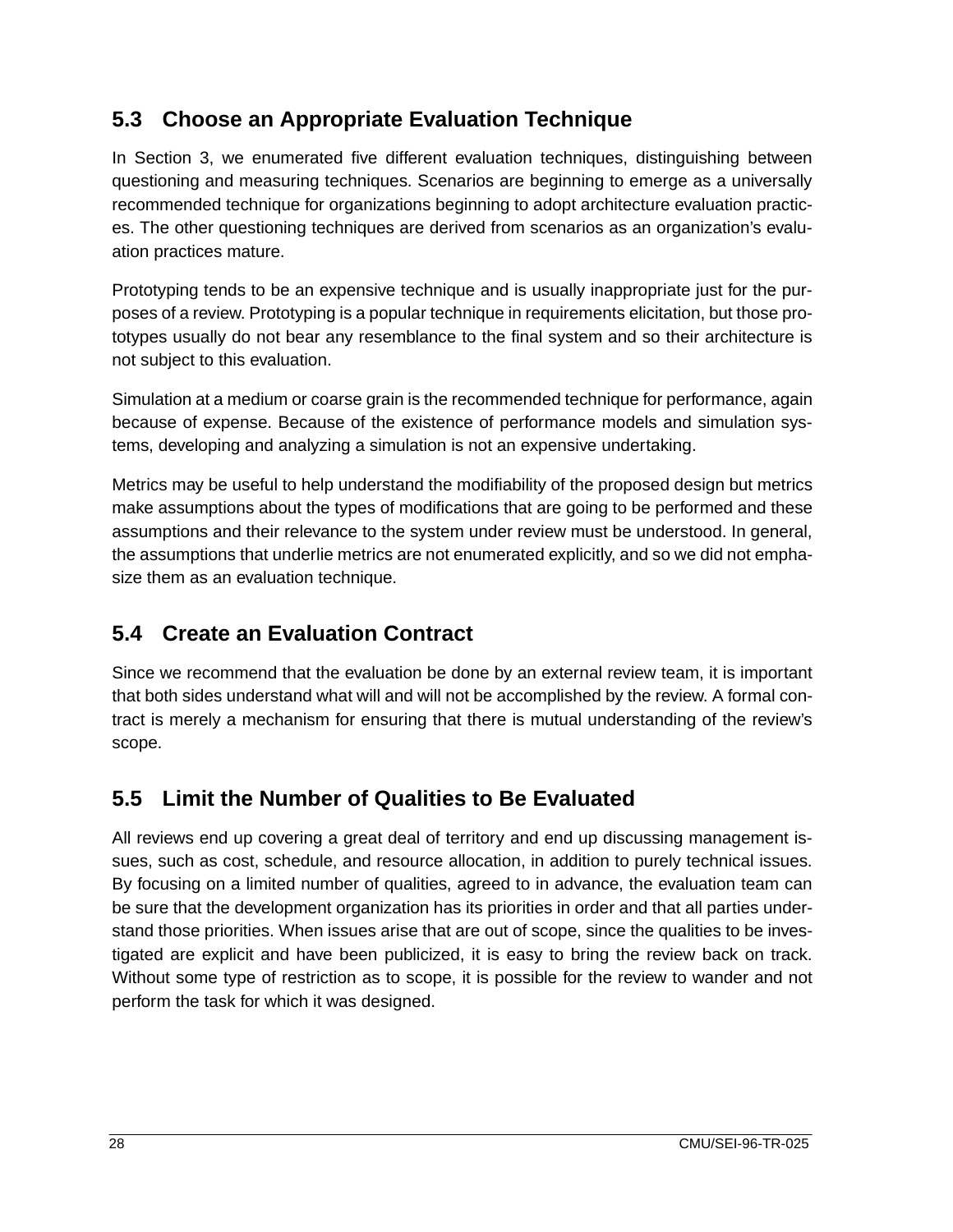## <span id="page-38-0"></span>**5.6 Insist on a System Architect**

One of the imperatives for a successful development effort is that there is one person who has intellectual understanding of the total system (not necessarily in every detail). Fred Brooks writes:

I am more convinced than ever. Conceptual integrity is central to product quality. Having a system architect is the most important single step toward conceptual integrity... After teaching a software engineering laboratory more than 20 times, I came to insist that student teams as small as four people choose a manager, and a separate architect [Brooks 95].

The lack of an architect is an indication that the development effort has problems, and drives the recommendation that the system architect be available for the review.

Finally, there is a distinction between an architecture evaluation as an assessment of an architecture-based development process and the formal review we recommend. This distinction is made explicit in the questioning process for architecture reviews at Siemens. The evaluation we describe determines whether the given technical solutions are good. Starting from first principles, this evaluation will ask questions to determine what the architecture should be and whether the steps used in determining the architecture were performed correctly. In contrast, an assessment looks to see whether particular issues have been addressed. An assessment seeks only to gain confidence that important issues were reasonably considered by the design team. An assessment can be used as a filter to determine whether or not to do a formal review.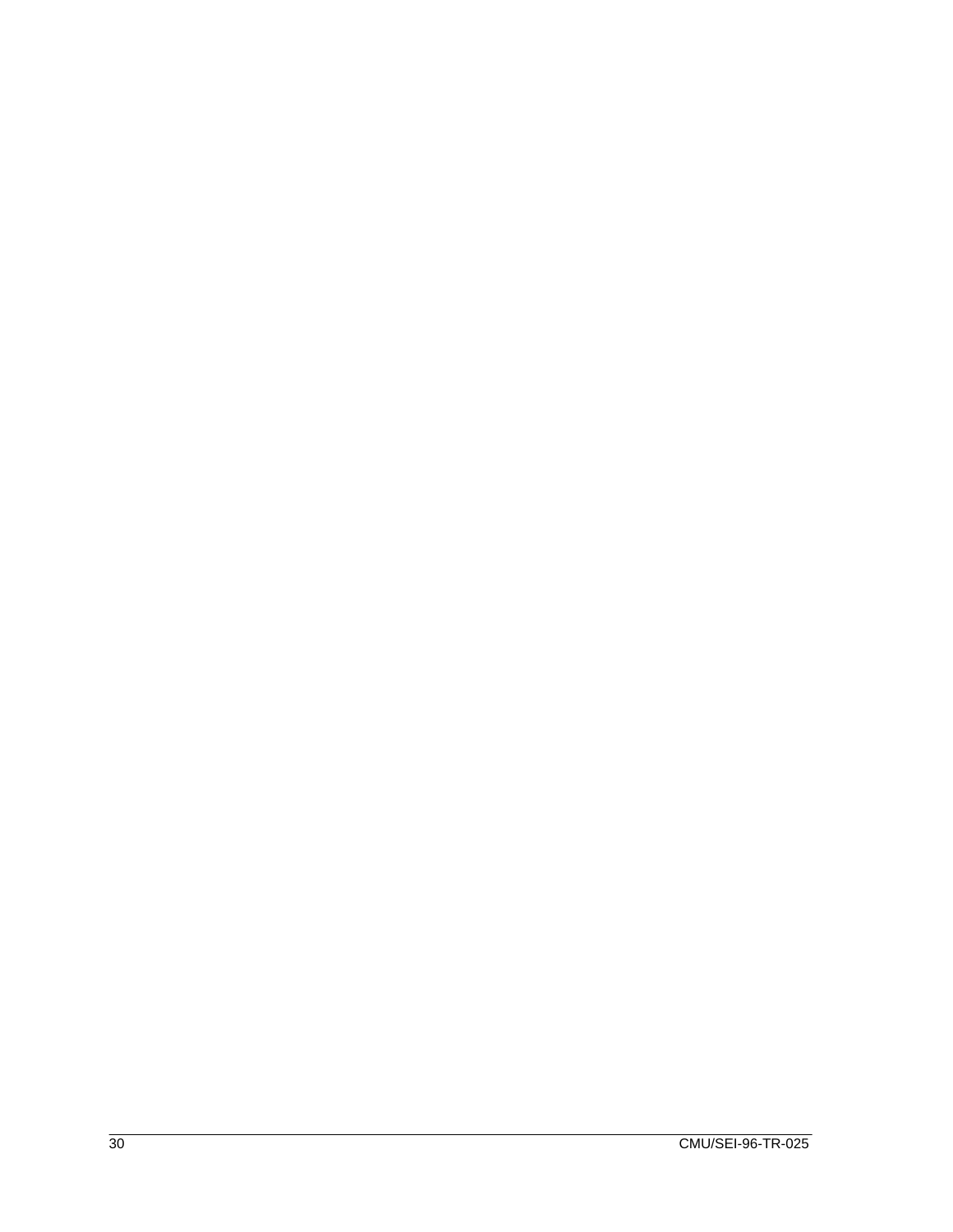# <span id="page-40-0"></span>**References**

| [AT&T 93]     | AT&T. "Best Current Practices: Software Architecture Validation."<br>Internal report. Copyright 1991, 1993, AT&T.                                                                                       |
|---------------|---------------------------------------------------------------------------------------------------------------------------------------------------------------------------------------------------------|
| [Boloix 95]   | Boloix, Germinal & Robillard, Pierre N. "A Software System Evalu-<br>ation Framework." Computer 28, 12 (December 1995): 17-26.                                                                          |
| [Brooks 95]   | Brooks, F. P. Jr. The Mythical Man-Month: Essays in Software En-<br>gineering (20th Anniversary Edition). Reading, Ma.: Addison-Wes-<br>ley, 1995.                                                      |
| [Henry 81]    | Henry, S. & Kafura, D. "Software Structure Metrics Based on Infor-<br>mation Flow." IEEE Transactions on Software Engineering SE-7, 5<br>(September 1981): 510-518.                                     |
| [Joseph 94]   | Joseph, Sujoe & Sisti, Frank. Software Risk Evaluation Method, Ver-<br>sion 1.0. (CMU/SEI-94-TR-19, ADA290697). Pittsburgh, Pa.: Soft-<br>ware Engineering Institute, Carnegie Mellon University, 1994. |
| [Kazman 94]   | Kazman, R.; Bass, L.; Abowd, G.; & Webb, M. "SAAM: A Method for<br>Analyzing the Properties Software Architectures." Proceedings of<br>ICSE 16, Sorrento, Italy. (May 1994): 81-90.                     |
| [Kazman 96]   | Kazman, R.; Abowd, G.; Bass, L. & Clements, P.; "Scenario-Based<br>Analysis of Software Architecture." IEEE Software 13, 6 (November<br>1996): 47-55.                                                   |
| [Kruchten 95] | Kruchten, P. B. "The 4+1 View Model of Architecture." IEEE Soft-<br>ware 12, 6 (November 1995): 42-50.                                                                                                  |
| [Selby 95]    | Selby, Richard W. & Reimer, Ronald M. "Interconnectivity Analysis<br>for Large Software Systems." Proceedings of the California Soft-<br>ware Symposium. California. (March 1995): 3-17.                |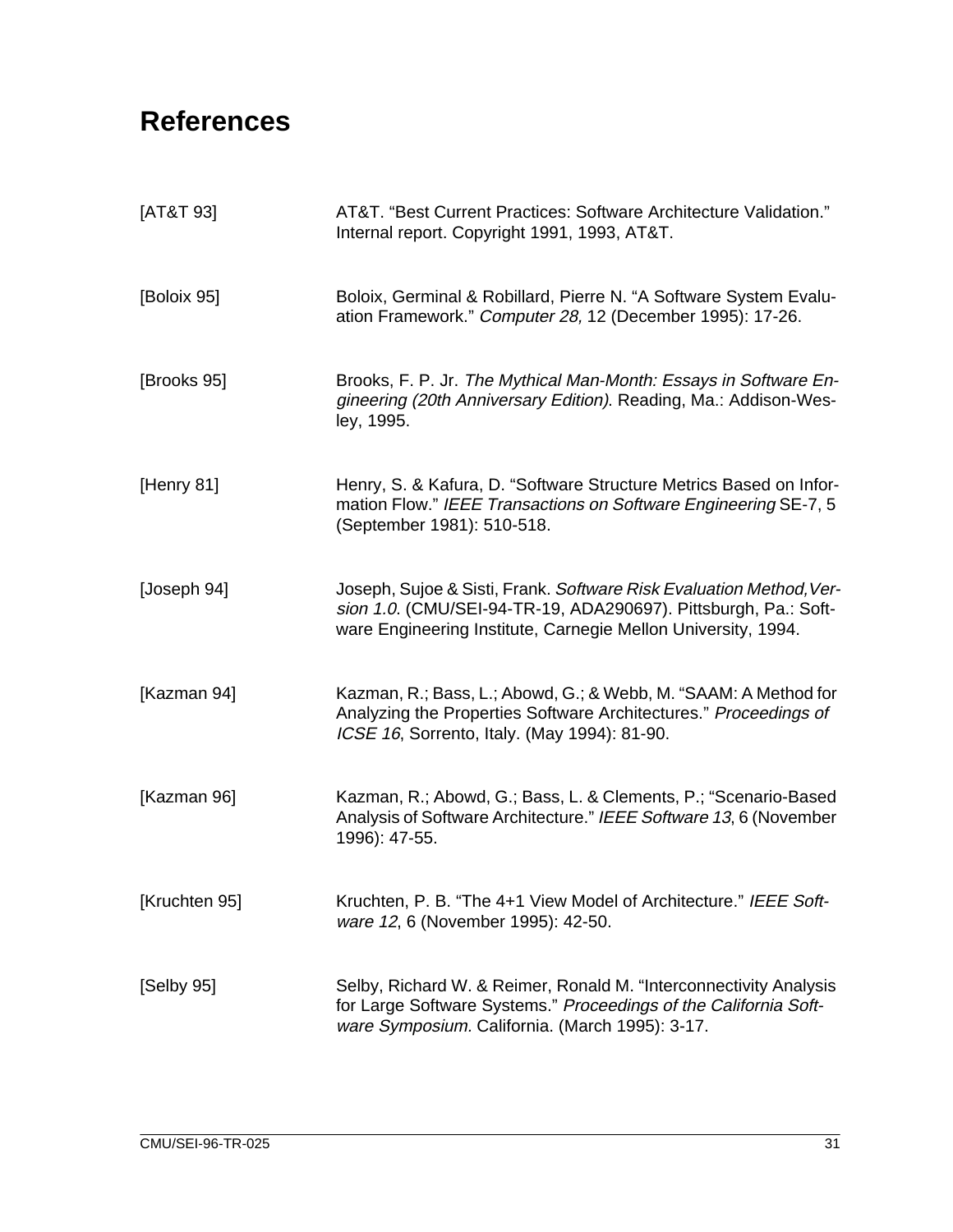[Smith 94] Smith, C., "Performance Engineering," 794-810. Encyclopedia of Software Engineering, Vol. 2. New York, NY: Wiley, 1994.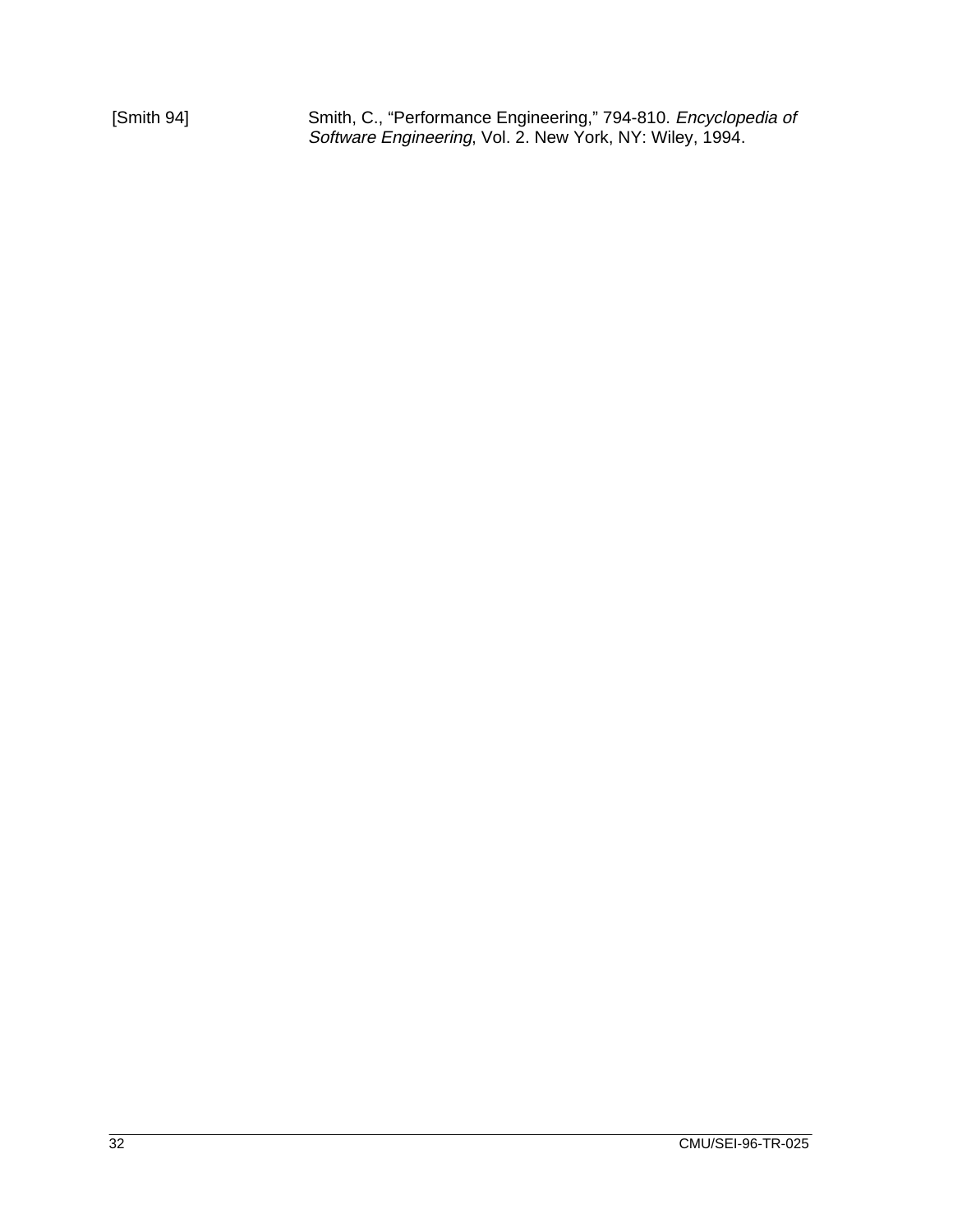# <span id="page-42-0"></span>**Appendix: Workshop Questionnaire**

#### **Software Architecture Evaluation**

Organization \_\_\_\_\_\_\_\_\_\_\_\_\_\_\_\_\_\_\_\_\_\_\_\_\_\_\_\_\_\_\_\_\_\_\_\_\_\_\_\_\_\_\_\_\_\_

Presenter

Any Special Name for Evaluation Approach

#### **1. Overall Context and Motivation for Evaluation**

- 1.1. Why is evaluation done?
	- List technical rationale as well as any internal or external motivators.
- 1.2. What are the anticipated benefits of the architecture evaluation?
- 1.3. Are these benefits quantified?

If so, how?

- 1.4. Who are the customers for the evaluation?
- 1.5. Other comments on context and motivation.

#### **2. Preconditions (what is necessary for an evaluation to take place)**

- 2.1. What are the evaluation criteria?
- 2.2. How are the evaluation criteria expressed, chosen, defined, and represented? 2.2.1. Who derives the evaluation criteria?
- 2.3. What architecture representations (language, model, etc. including semantics) are used for the evaluation purposes?
- 2.4. What are the personnel requirements?
	- 2.4.1. How many evaluators are needed?
	- 2.4.2. Are the evaluators a special team or part of a development team?
	- 2.4.3. List any training needed to perform and/or use the results of the evaltions.
- 2.5. Are there any system requirements such as specific purpose, expected life span, operating environment?
- 2.6. Describe the necessary corporate support such as resource allocation, company policy, organizational infrastructure.
- 2.7. When in the life cycle is the evaluation performed?
	- 2.7.1. When is the earliest it can be performed?
	- 2.7.2. When is the latest it can be performed?
- 2.8. Other preconditions.

#### **3. Evaluation Activities**

- 3.1. Describe the methodology, particular techniques, and defined processes that are part of your evaluation approach.
- 3.2. Describe any tools that are used in the evaluation. Indicate if they are standard tools or were specially constructed in-house.
	- 3.2.1. Are tools necessary for your approach?
- 3.3. Is the evaluation approach tailorable to either less or more thorough evaluations?
- 3.4. Other comments on evaluation activities.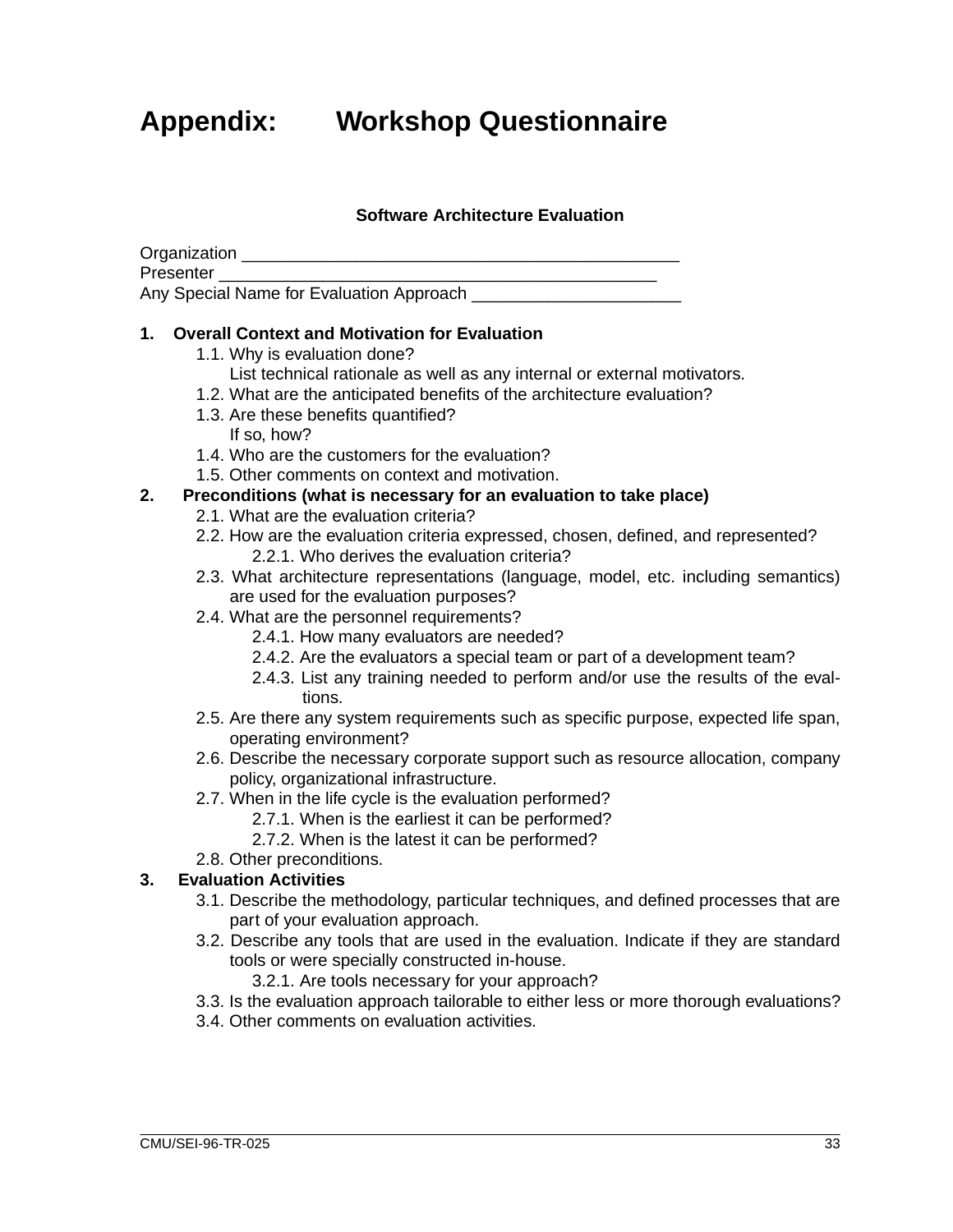#### **4. Evaluation Outcomes (Postconditions)**

- 4.1. What is the output of the evaluation?
- 4.2. How is the output validated?
- 4.3. Is the output quantified? If so, state how.
- 4.4. How is the output communicated?
- 4.5. Who uses the evaluation results?
- 4.6. What is the follow-up on evaluation results?
- 4.7. How is the output fed back into the development or acquisition process?
- 4.8. How often is the evaluation performed on a given project?
- 4.9. Other postconditions.

#### **5. Experience**

- 5.1. Where has the evaluation approach been used?
- 5.2. Which specific domains?
- 5.3. Which specific system types?
- 5.4. For what size systems?
- 5.5. How many projects have used the evaluation approach?
- 5.6. Is the same evaluation approach used for every project?
- 5.7. Has the evaluation approach been improved over time? Describe any process for continuous improvement of the approach.
- 5.8. What have you been able to reuse in successive evaluations (for example, scenarios, report forms, people)?
- 5.9. What has been the added cost of the evaluation approach to each system?
- 5.10. Have you weighed costs versus benefits? If so, indicate the results.
- 5.11. Describe any changes in your software development (or acquisition) process that have resulted from the evaluation activities?
- 5.12. List any other tangential benefits from the evaluation activities (for example, corporate history, promotions, etc.).
- 5.13. List the factors that you consider critical to the success of the evaluation activities.
- 5.14. Other comments on experience with the approach.

#### **6. Other**

Please add any additional comments that are important to the understanding and analysis of the evaluation approach.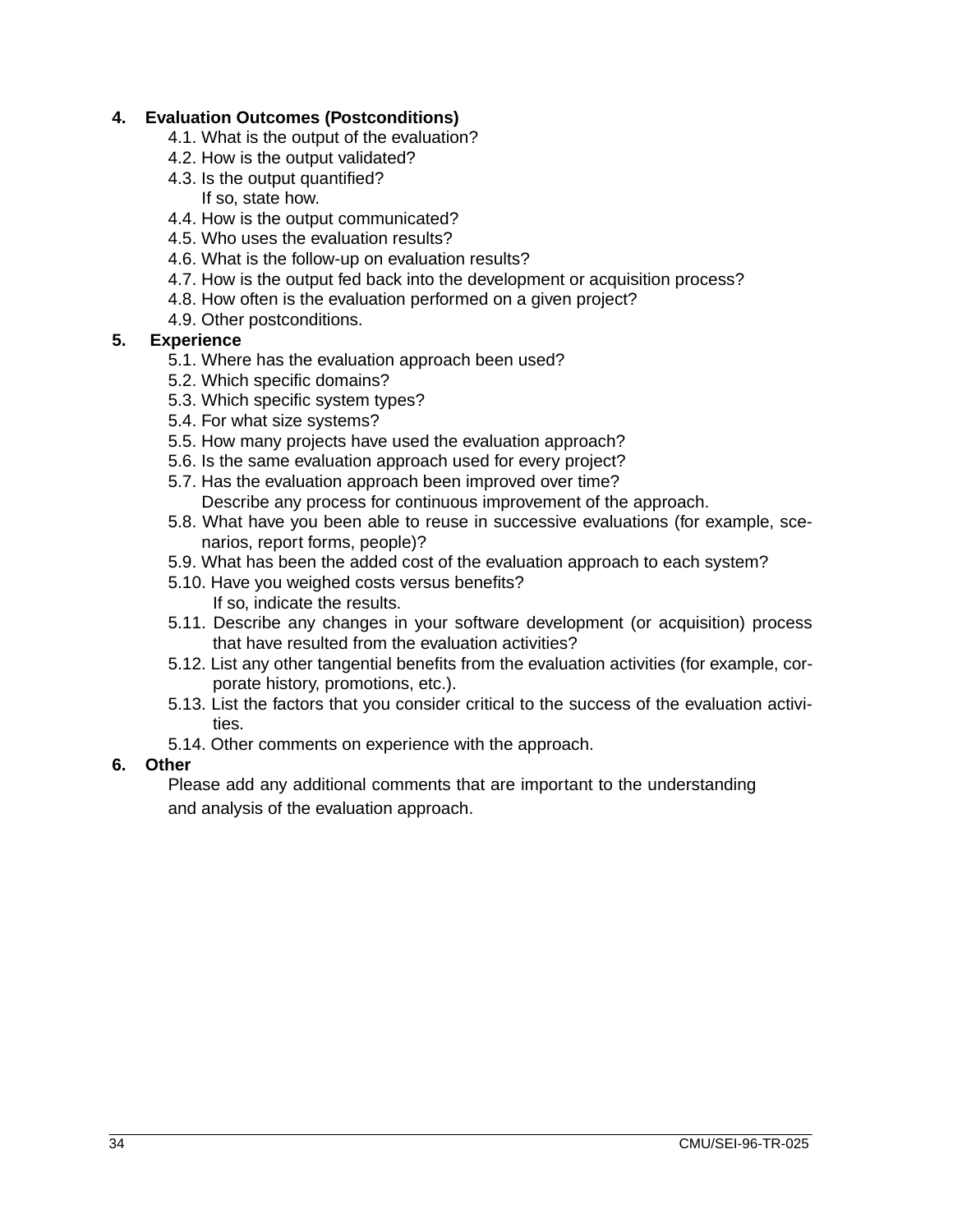|                                                                       |                                                                                                     |                                                                              | <b>REPORT DOCUMENTATION PAGE</b>                                                                                                                                                                          |                                                                                                              |                                           |                          |                                     |
|-----------------------------------------------------------------------|-----------------------------------------------------------------------------------------------------|------------------------------------------------------------------------------|-----------------------------------------------------------------------------------------------------------------------------------------------------------------------------------------------------------|--------------------------------------------------------------------------------------------------------------|-------------------------------------------|--------------------------|-------------------------------------|
| 1a. REPORT SECURITY CLASSIFICATION<br>Unclassified                    |                                                                                                     |                                                                              |                                                                                                                                                                                                           | <b>1b. RESTRICTIVE MARKINGS</b><br>None                                                                      |                                           |                          |                                     |
| N/A                                                                   | 2a. SECURITY CLASSIFICATION AUTHORITY                                                               |                                                                              |                                                                                                                                                                                                           | 3. DISTRIBUTION/AVAILABILITY OF REPORT<br>Approved for Public Release                                        |                                           |                          |                                     |
| N/A                                                                   |                                                                                                     | 2b. DECLASSIFICATION/DOWNGRADING SCHEDULE                                    |                                                                                                                                                                                                           | Distribution Unlimited                                                                                       |                                           |                          |                                     |
|                                                                       |                                                                                                     | 4. PERFORMING ORGANIZATION REPORT NUMBER(S)                                  |                                                                                                                                                                                                           | 5. MONITORING ORGANIZATION REPORT NUMBER(S)                                                                  |                                           |                          |                                     |
|                                                                       | CMU/SEI-96-TR-025                                                                                   |                                                                              |                                                                                                                                                                                                           | ESC-TR-96-025                                                                                                |                                           |                          |                                     |
|                                                                       | 6a. NAME OF PERFORMING ORGANIZATION<br>Software Engineering Institute                               |                                                                              | 6b. OFFICE SYMBOL<br>(if applicable)<br><b>SEI</b>                                                                                                                                                        | 7a. NAME OF MONITORING ORGANIZATION<br><b>SEI Joint Program Office</b>                                       |                                           |                          |                                     |
|                                                                       | 6c. ADDRESS (city, state, and zip code)<br><b>Carnegie Mellon University</b><br>Pittsburgh PA 15213 |                                                                              |                                                                                                                                                                                                           | 7b. ADDRESS (city, state, and zip code)<br><b>HQ ESC/AXS</b><br>5 Eglin Street<br>Hanscom AFB, MA 01731-2116 |                                           |                          |                                     |
| <b>ORGANIZATION</b>                                                   | 8a. NAME OFFUNDING/SPONSORING<br>SEI Joint Program Office                                           |                                                                              | 8b. OFFICE SYMBOL<br>(if applicable)<br>ESC/AXS                                                                                                                                                           | 9. PROCUREMENT INSTRUMENT IDENTIFICATION NUMBER<br>F19628-95-C-0003                                          |                                           |                          |                                     |
|                                                                       | 8c. ADDRESS (city, state, and zip code))                                                            |                                                                              |                                                                                                                                                                                                           | 10. SOURCE OF FUNDING NOS.                                                                                   |                                           |                          |                                     |
| Pittsburgh PA 15213                                                   | <b>Carnegie Mellon University</b>                                                                   |                                                                              |                                                                                                                                                                                                           | PROGRAM<br><b>ELEMENT NO</b><br>63756E                                                                       | <b>PROJECT</b><br>NO.<br>N/A              | <b>TASK</b><br>NO<br>N/A | <b>WORK UNIT</b><br>NO.<br>N/A      |
|                                                                       | 11. TITLE (Include Security Classification)                                                         |                                                                              |                                                                                                                                                                                                           |                                                                                                              |                                           |                          |                                     |
|                                                                       |                                                                                                     |                                                                              | Recommended Best Industrial Practice for Software Architecture Evaluation                                                                                                                                 |                                                                                                              |                                           |                          |                                     |
| 12. PERSONAL AUTHOR(S)                                                |                                                                                                     |                                                                              | Gregory Abowd, Len Bass, Paul Clements, Rick Kazman, Linda Northrop, Amy Zaremski                                                                                                                         |                                                                                                              |                                           |                          |                                     |
| 13a. TYPE OF REPORT                                                   |                                                                                                     | 13b. TIME COVERED                                                            |                                                                                                                                                                                                           | 14. DATE OF REPORT (year, month, day)                                                                        |                                           |                          | 15. PAGE COUNT                      |
| Final                                                                 |                                                                                                     | <b>FROM</b>                                                                  | TO                                                                                                                                                                                                        | January 13, 1997<br>43                                                                                       |                                           |                          |                                     |
|                                                                       | <b>16. SUPPLEMENTARY NOTATION</b>                                                                   |                                                                              |                                                                                                                                                                                                           |                                                                                                              |                                           |                          |                                     |
| 17. COSATI CODES                                                      |                                                                                                     |                                                                              | 18. SUBJECT TERMS (continue on reverse of necessary and identify by block number)                                                                                                                         |                                                                                                              |                                           |                          |                                     |
| <b>FIELD</b>                                                          | <b>GROUP</b>                                                                                        | SUB. GR.                                                                     | software architecture, software architecture analysis, software architecture                                                                                                                              |                                                                                                              |                                           |                          |                                     |
|                                                                       |                                                                                                     |                                                                              | evaluation, industrial best practice                                                                                                                                                                      |                                                                                                              |                                           |                          |                                     |
|                                                                       |                                                                                                     |                                                                              |                                                                                                                                                                                                           |                                                                                                              |                                           |                          |                                     |
|                                                                       |                                                                                                     |                                                                              |                                                                                                                                                                                                           |                                                                                                              |                                           |                          |                                     |
|                                                                       |                                                                                                     | 19. ABSTRACT (continue on reverse if necessary and identify by block number) |                                                                                                                                                                                                           |                                                                                                              |                                           |                          |                                     |
|                                                                       |                                                                                                     |                                                                              | Architectural decisions have a great impact on the consequent quality of software systems. As a                                                                                                           |                                                                                                              |                                           |                          |                                     |
|                                                                       |                                                                                                     |                                                                              | result, it is important to evaluate how a software architecture meets its quality demands. Though                                                                                                         |                                                                                                              |                                           |                          |                                     |
|                                                                       |                                                                                                     |                                                                              | much focus has been placed on modeling and describing the software architecture as a design arti-                                                                                                         |                                                                                                              |                                           |                          |                                     |
|                                                                       |                                                                                                     |                                                                              | fact, we found that relatively little is known about the current experience with software architecture                                                                                                    |                                                                                                              |                                           |                          |                                     |
| evaluation.                                                           |                                                                                                     |                                                                              |                                                                                                                                                                                                           |                                                                                                              |                                           |                          |                                     |
|                                                                       |                                                                                                     |                                                                              | This report details the results of two workshops on software architecture evaluation, held at the Soft-<br>ware Engineering Institute (SEI) on November 9-10, 1995 and May 9-10, 1996. The purpose of the |                                                                                                              |                                           |                          |                                     |
|                                                                       |                                                                                                     |                                                                              |                                                                                                                                                                                                           |                                                                                                              |                                           |                          | (please turn over)                  |
|                                                                       | 20. DISTRIBUTION/AVAILABILITY OF ABSTRACT<br>UNCLASSIFIED/UNLIMITED                                 | SAME AS RPT                                                                  | <b>DTIC USERS</b>                                                                                                                                                                                         | 21. ABSTRACT SECURITY CLASSIFICATION<br>Unclassified, Unlimited Distribution                                 |                                           |                          |                                     |
| 22a. NAME OF RESPONSIBLE INDIVIDUAL<br>Thomas R. Miller, Lt Col, USAF |                                                                                                     |                                                                              |                                                                                                                                                                                                           | (412) 268-7631                                                                                               | 22b. TELEPHONE NUMBER (include area code) |                          | 22c. OFFICE SYMBOL<br>ESC/AXS (SEI) |